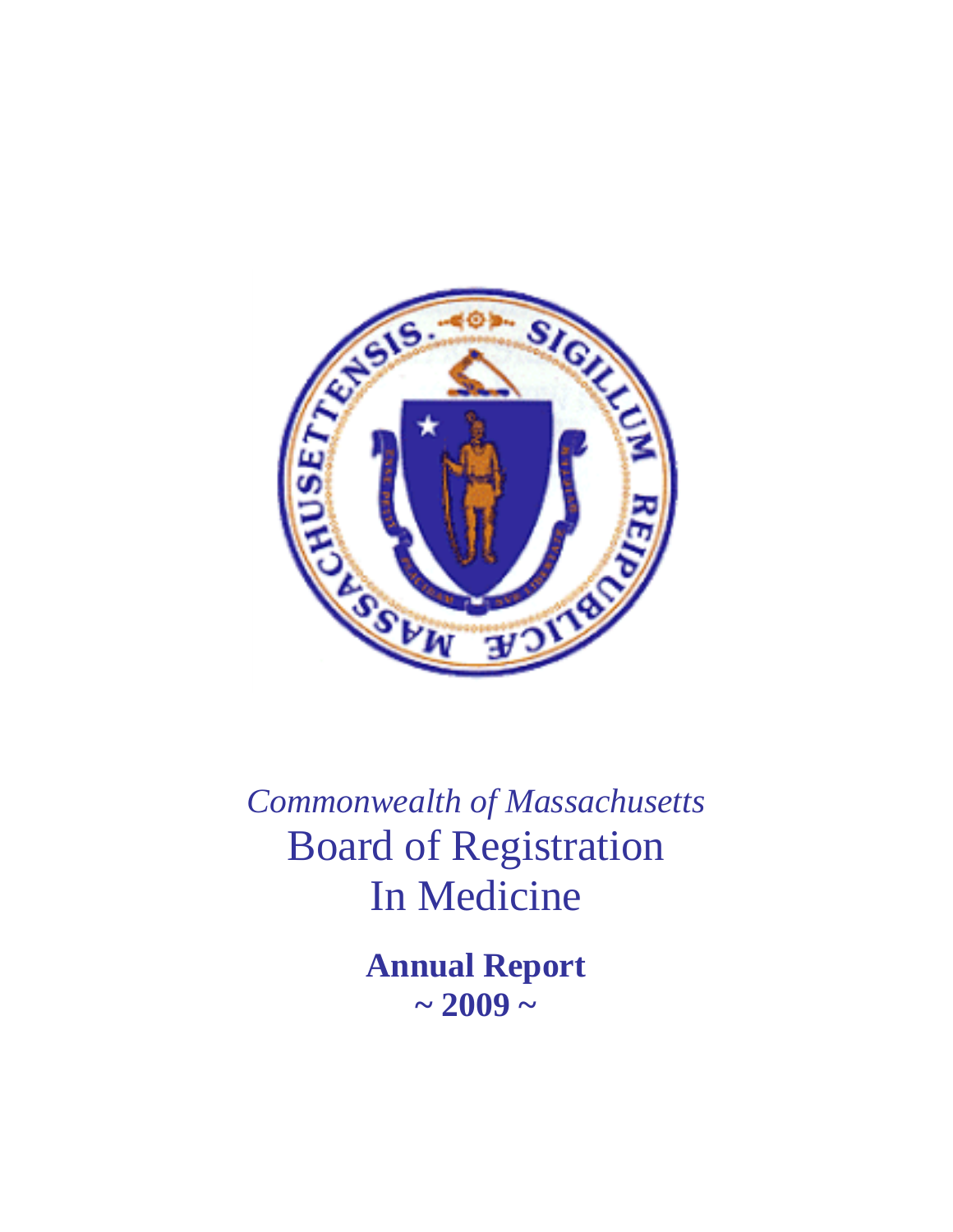

**Timothy P. Murray**  *Lieutenant Governor* 

> His Excellency Deval L. Patrick Governor of the Commonwealth And the Honorable Members of the General Court

Dear Governor Patrick and Members of the General Court:

On behalf of the Board of Registration in Medicine I am pleased to announce the submission and availability of the Annual Report for 2009. The full report can be found on the Board's website at [www.massmedboard.org.](http://www.massmedboard.org/)

*Commonwealth of Massachusetts*  **Board of Registration in Medicine 200 Harvard Mill Square, Suite 330 Wakefield, Massachusetts 01880** 

The Annual Report is an opportunity for us to review some of the information from the past year, but it is also an opportunity for us to look to the future. We are all excited to embark on some new initiatives that you will hear more about as the year progresses.

As many are aware, significant changes have taken place recently at the Board. Dr. Stancel Riley was appointed as the new Executive Director. Tracy Gay has taken over Dr. Riley's previous position as Director of the Patient Care Assessment Committee. I received the honor and privilege to be elected by the Board as its Chair. You will see us out on the road a lot throughout the year visiting healthcare systems, patient advocacy organizations and physician groups to discuss our plans for the Board and to solicit feedback. We encourage as much participation as possible from all whom we serve.

You will notice a slightly different approach from the Board this year. While our major responsibility is to protect the public, I believe we also have major advocacy responsibilities to the physicians and healthcare systems in the Commonwealth. We must be more transparent. We need to be viewed as a resource, not just a disciplinary body. We want to hear how we can better fulfill our role. We will form stronger collaborations with the Department of Public Health, the Executive Office of Health and Human Services, the Mass Medical Society, the Mass Hospital Association and other key stakeholders whose goals are improving health care and patient safety.

I also want to express a deep appreciation, on behalf of the entire Board and the staff, for the service of our recent Chair, Dr. John B. Herman. He served two terms on the Board, and became Chair in 2007. Dr. Herman spearheaded the search for a new Executive Director, and guided the agency during a time of transition and fiscal uncertainty. His steadfast leadership, good nature and commitment to the Board will be sorely missed.

**Peter Paige, M.D.**  *Chair* 

**Honorable Herbert Hodos**  *Vice Chair* 

**Myechia Minter-Jordan, M.D.**  *Secretary* 

> **Francisco Trilla, M.D.**  *Physician Member*

**Mary Jo Harris, Esq.**  *Public Member* 

**Melissa Hankins, M.D.**  *Physician Member* 

> **Thea James, M.D.**  *Physician Member*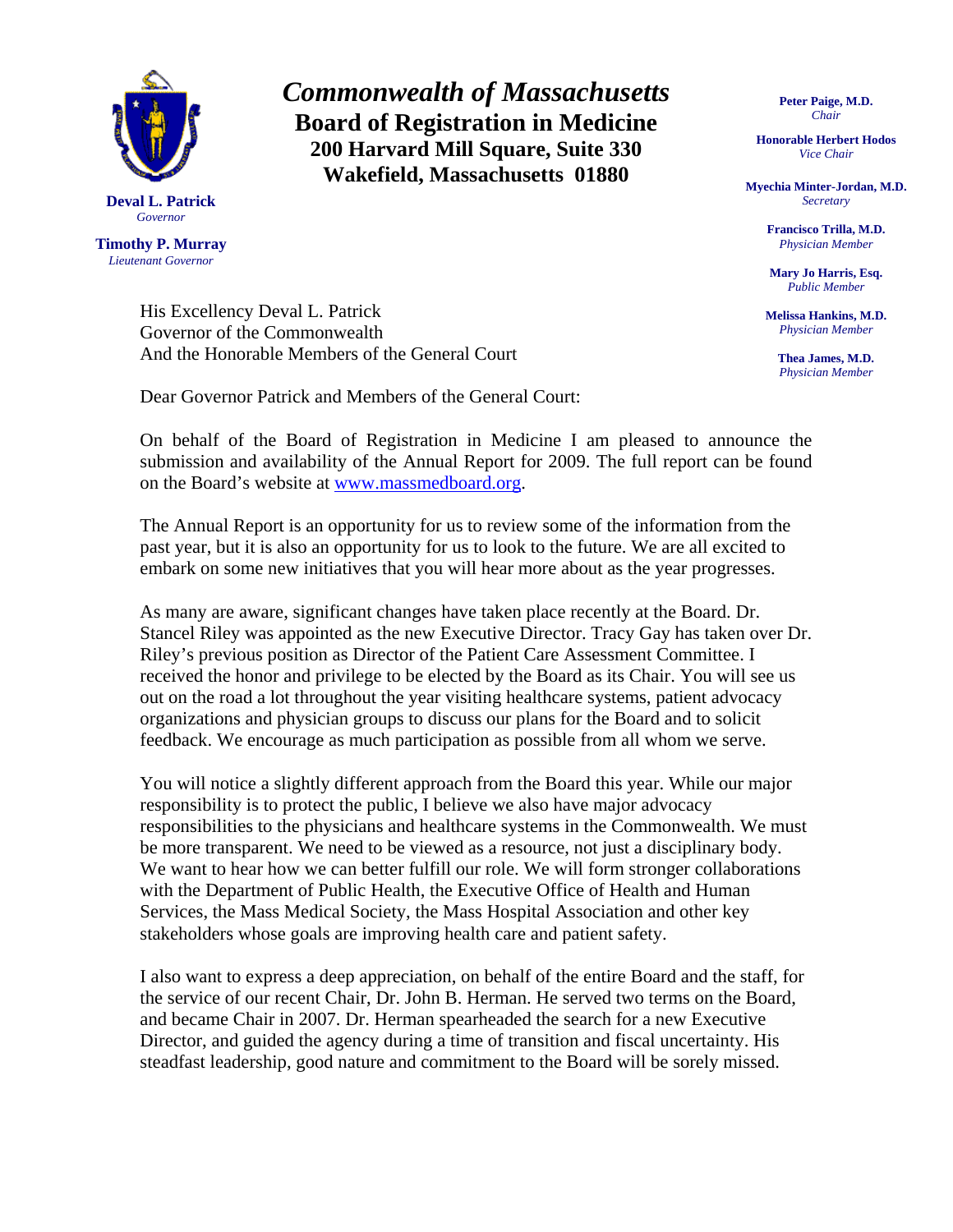In summary, this is a very challenging but exciting time for all of us in healthcare. The changes I have outlined will positively impact our Board of Registration in Medicine. With your help and participation these goals can be accomplished smoothly and effectively. I look forward to working with all of you during my role as Chairman. Thank you.

Sincerely,

Peter Paige

 Peter Paige, M.D. Chair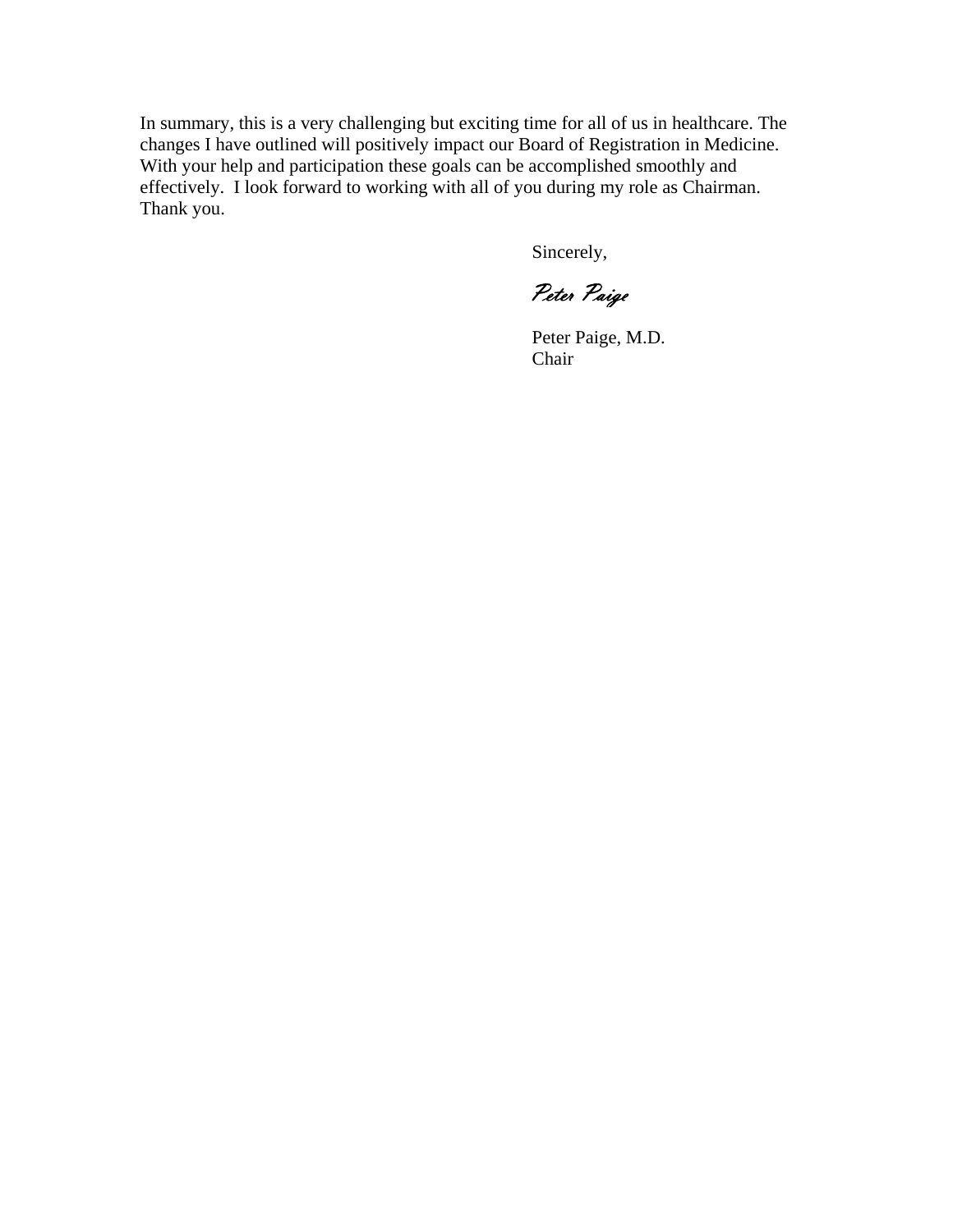# **Board of Registration in Medicine 2009 Annual Report**

# **Table of Contents**

Ē

Ť.

| <b>Topic</b>                                 | Page |
|----------------------------------------------|------|
| <b>Mission of the Board</b>                  | 1    |
| <b>Members of the Board</b>                  | 2    |
| <b>Executive Director's Message</b>          | 4    |
| <b>Structure of the Board</b>                | 5    |
| <b>Improved Service Delivery</b>             |      |
| <b>Online Licensing Renewal</b>              | 10   |
| <b>Profile Updates</b>                       | 11   |
| <b>Hospital Reporting Simplification</b>     | 11   |
| <b>Credentialing Simplification</b>          | 12   |
| <b>Eliminate Report Duplication</b>          | 12   |
| <b>License Portability</b>                   | 12   |
| <b>Uniform License Application</b>           | 13   |
| <b>Limited License Workshops</b>             | 13   |
| <b>Advocacy &amp; Collaboration</b>          |      |
| <b>Patient Safety</b>                        | 14   |
| <b>Strengthen Health Care Quality Review</b> | 14   |
| <b>Hospital Mortality Rates</b>              | 14   |
| <b>Competency-Based Credentialing</b>        | 15   |
| <b>Collaboration &amp; Outreach</b>          | 15   |
| <b>Health Care Workforce Research</b>        | 15   |
| <b>Policy Initiatives</b>                    |      |
| <b>Return to Practice from Retirement</b>    | 17   |
| <b>Release of Physician Home Addresses</b>   | 17   |
| <b>Committee on Acupuncture Regulations</b>  | 18   |
| <b>Use of Ionizing Radiation</b>             | 18   |
| <b>Statistical Appendix</b>                  | 20   |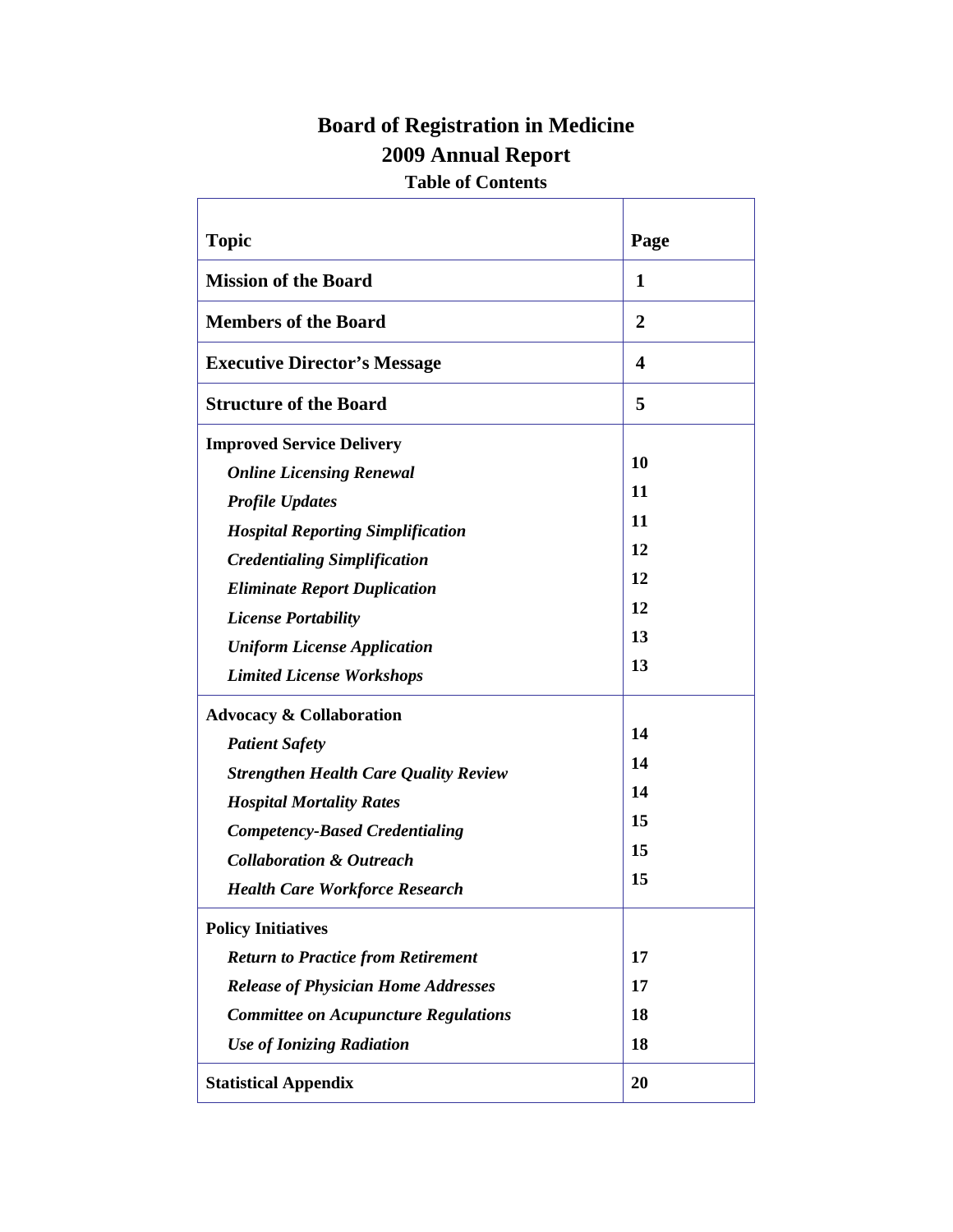

# *Commonwealth of Massachusetts*  Board of Registration in Medicine

Annual Report

2009

# **Mission Statement**

The Board of Registration in Medicine's mission is to ensure that only qualified physicians are licensed to practice in the Commonwealth of Massachusetts and that those physicians and health care institutions in which they practice provide to their patients a high standard of care, and support an environment that maximizes the high quality of health care in Massachusetts.

*"Only one rule in medical ethics need concern you - that action on your part which best conserves the interests of your patient."*  **Martin H. Fischer, M.D.**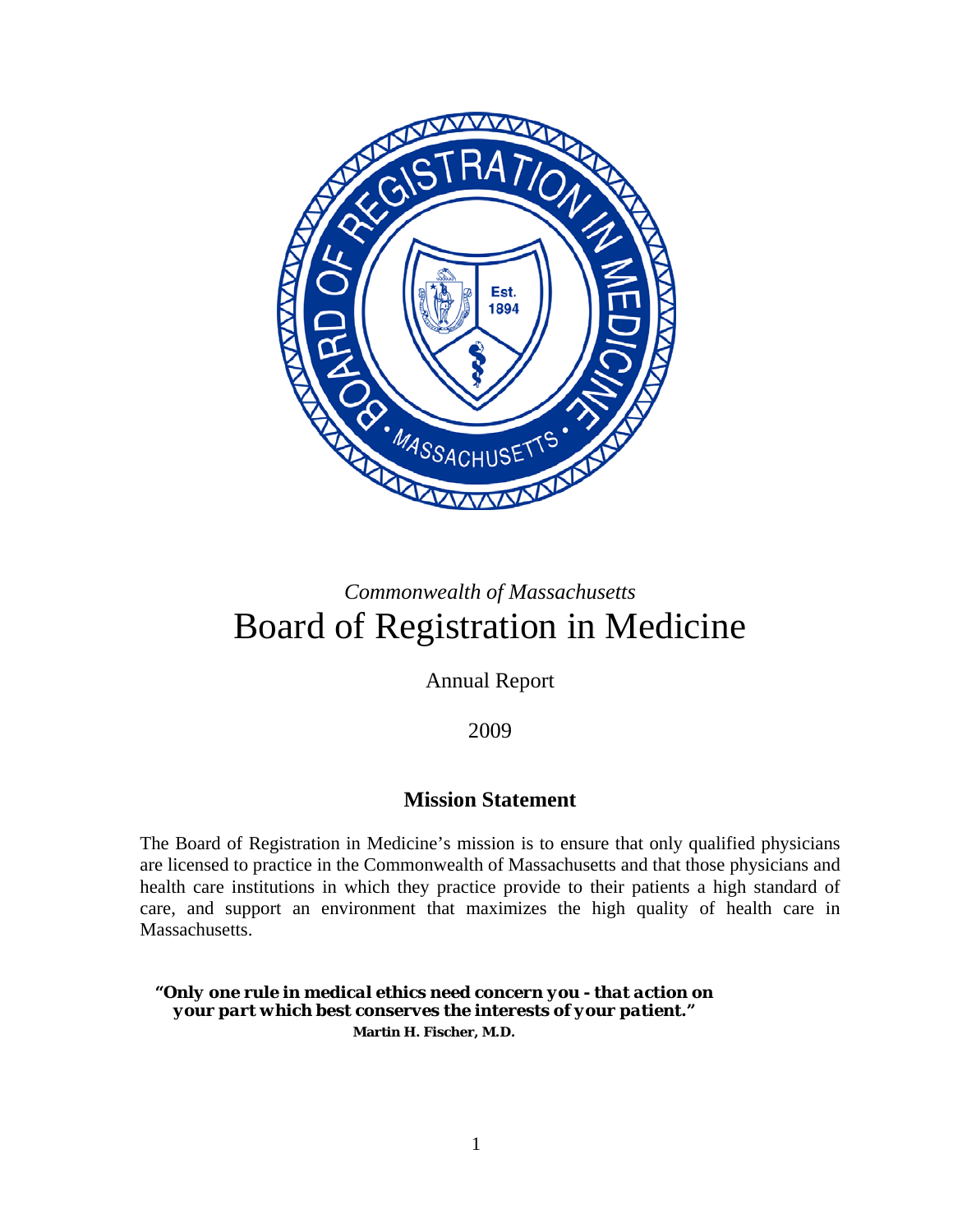### **MEMBERS OF THE BOARD**

#### **Peter Glenn Paige, M.D., Chair, Physician Member**

Dr. Paige was appointed to the Board in 2006 and reappointed in 2009. He is a Board-certified Emergency Medicine Physician, and a graduate of SUNY Health Science Center Medical School in Syracuse, NY. Dr. Paige completed his residency at the University of Massachusetts Medical Center in Worcester. He is Vice-Chair of the Department of Emergency Medicine and Clinical Associate Professor at UMass Memorial Medical Center. He is very active in the community and was named Volunteer of the Year by the American Heart Association, Northeast Affiliate, for his hard work as Chairman of the Worcester Heart Ball. Dr. Paige is also Chairman of the Children's Injury Prevention and Pediatric Trauma fundraiser. He serves as Chair of the Board's Patient Care Assessment Committee.

#### **Honorable Herbert H. Hodos, Vice Chair, Public Member**

Judge Hodos graduated from Yale University in 1960 and from Boston College Law School in 1963. He practiced law in general practice in Springfield from 1964 to 1966 with the law firm of Robinson and Dibble and from 1966 to 1993 in Greenfield as a partner of the law firm of Levy, Winer. Judge Hodos was appointed to the Massachusetts Trial Court as a judge of the Greenfield District Court in 1993, and served as its first justice from 1995 until his retirement from the bench in 2008. Judge Hodos was appointed to the Board in 2008. He was presented with the judicial excellence award for the District Court by the Massachusetts Judges Conference in 2008. He has been involved in numerous civic, charitable and professional positions locally as well as statewide throughout his career. Judge Hodos is Chair of the Complaint Committee.

#### **Myechia Minter-Jordan M.D., MBA, Secretary, Physician Member**

Dr. Minter-Jordan currently serves as Chief Medical Officer of the Dimock Community Health Care Center, one of the largest health care centers in the city of Boston. Prior to this, she served as Director of Medical Consultation Services at Johns Hopkins Bayview Medical Center in Baltimore, Maryland. Dr. Jordan completed her medical school education and undergraduate studies at Brown University. She completed her residency in internal medicine at the Sinai Hospital/Johns Hopkins Program in Internal Medicine. In addition, Dr Jordan has completed a Masters of Business with a focus on the Business of Medicine at Johns Hopkins Carey Business School. Dr. Jordan is board certified in internal medicine. She joined the Board in 2008.

#### **Francisco Trilla, M.D., Physician Member**

Dr. Trilla was appointed to the Board in 2008. He is a 1980 graduate of Harvard Medical School, trained at Bellevue Hospital in New York City, and served in the National Health Service Corps. Currently he is on staff at Beth Israel Deaconess Medical Center, is Medical Director of Atreva Healthcare in Jamaica Plain, and is MinuteClinic's North East Regional Medical Director. He is an Assistant Clinical Professor at Harvard Medical School, is Board Certified in Emergency Medicine and Internal Medicine, and has published on the topic of Physician and Nurse Practitioner collaboration. In 2006, he was recognized by the Boston VNA as a "Home Healthcare Hero" in recognition of his years in community healthcare. Dr. Trilla chairs the Licensing Committee.

#### **Mary Jo Harris, Esq., Public Member**

Attorney Mary Jo Harris was appointed to the Board in 2009. She is a partner in the law firm of Morgan, Brown & Joy, where she handles employment matters. Prior to joining Morgan, Brown & Joy, Attorney Harris was the Legal Advisor to the Boston Police Department, where she oversaw investigation, negotiation and enforcement of internal misconduct complaints. She also led the legal team advising state and federal agencies on security and civil rights issues for the 2004 Democratic National Convention. Upon graduating law school, Attorney Harris became an Assistant Corporation Counsel with the City of Boston Law Department. She entered private practice in 1996, and was appointed Legal Advisor in 1998. Attorney Harris is a 1986 graduate of Kenyon College, and received her law degree from Northeastern University in 1992. She is a member of the Massachusetts bar, and is admitted to practice before the United States District Court for the District of Massachusetts and the First Circuit Court of Appeals. She serves on the Executive Boards of the Boston Inn of Court and the Massachusetts Chapter of the Federal Bar Association.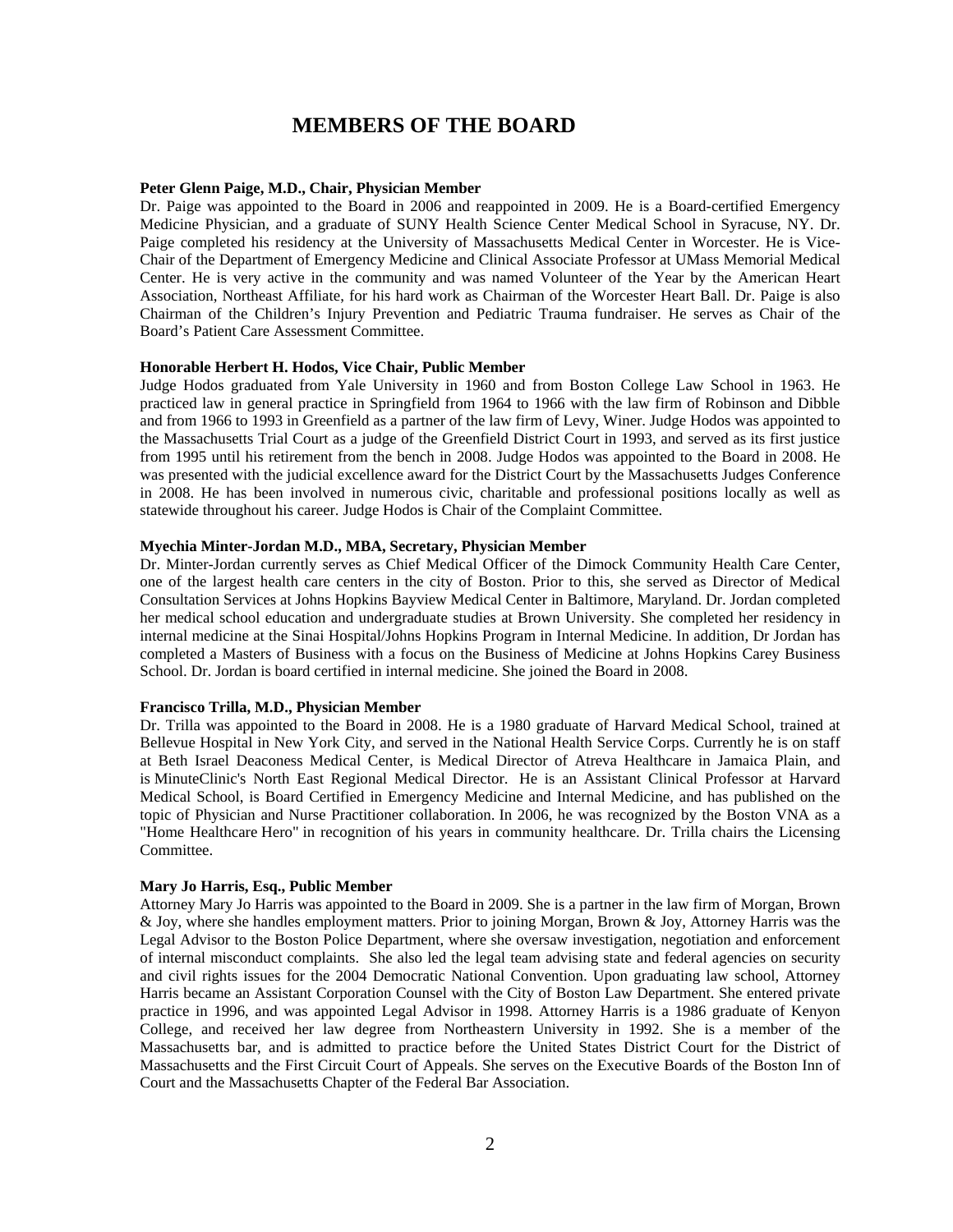#### **Melissa P. Hankins, M.D., Physician Member**

Dr Hankins was appointed to the board in 2009. She received her undergraduate degree from Harvard College, and graduated from the Boston University School of Medicine. Dr. Hankins completed her residency at the Harvard Longwood Psychiatry Residency Training Program, which included Brigham and Women's Hospital, Beth Israel Deaconess Medical Center, and the Massachusetts Mental Health Center. Dr. Hankins is a board certified Psychiatrist, and practices at Harvard Vanguard Medical Associates. Prior to HVMA, Dr. Hankins was a member of a private group practice, and was on staff at Cambridge Health Alliance, with a focus on meeting the needs of the underserved and helping to develop and lead an outpatient team to meet the unique needs of the African-American population in the area. She also served as a Clinical Instructor at Harvard Medical School, and was an American Psychiatric Association/AstraZeneca Fellow from 2000-2002. Dr. Hankins has been a member of the Black Psychiatrists Forum of Greater Boston. She serves as the Board Designee to the Physician Health and Compliance Unit.

#### **Thea L. James, M.D., Physician Member**

Dr. James was appointed to the Board in 2009. She is an Emergency Medicine Physician, and is a graduate of Georgetown University School of Medicine. Dr. James currently serves as Director of the Violence Intervention Advocacy Program at Boston Medical Center, where she is also Assistant Professor of Emergency Medicine. She is President-elect of the Medical Dental Staff at Boston Medical Center. She is a member of the Society for Academic Emergency Medicine and the American Public Health Association. Dr. James is a co-founder of Unified for Global Healing, a non-profit organization providing health service, education and cultural awareness in Haiti, Ghana, and India. She has published on issues of health disparities and cultural awareness in medicine.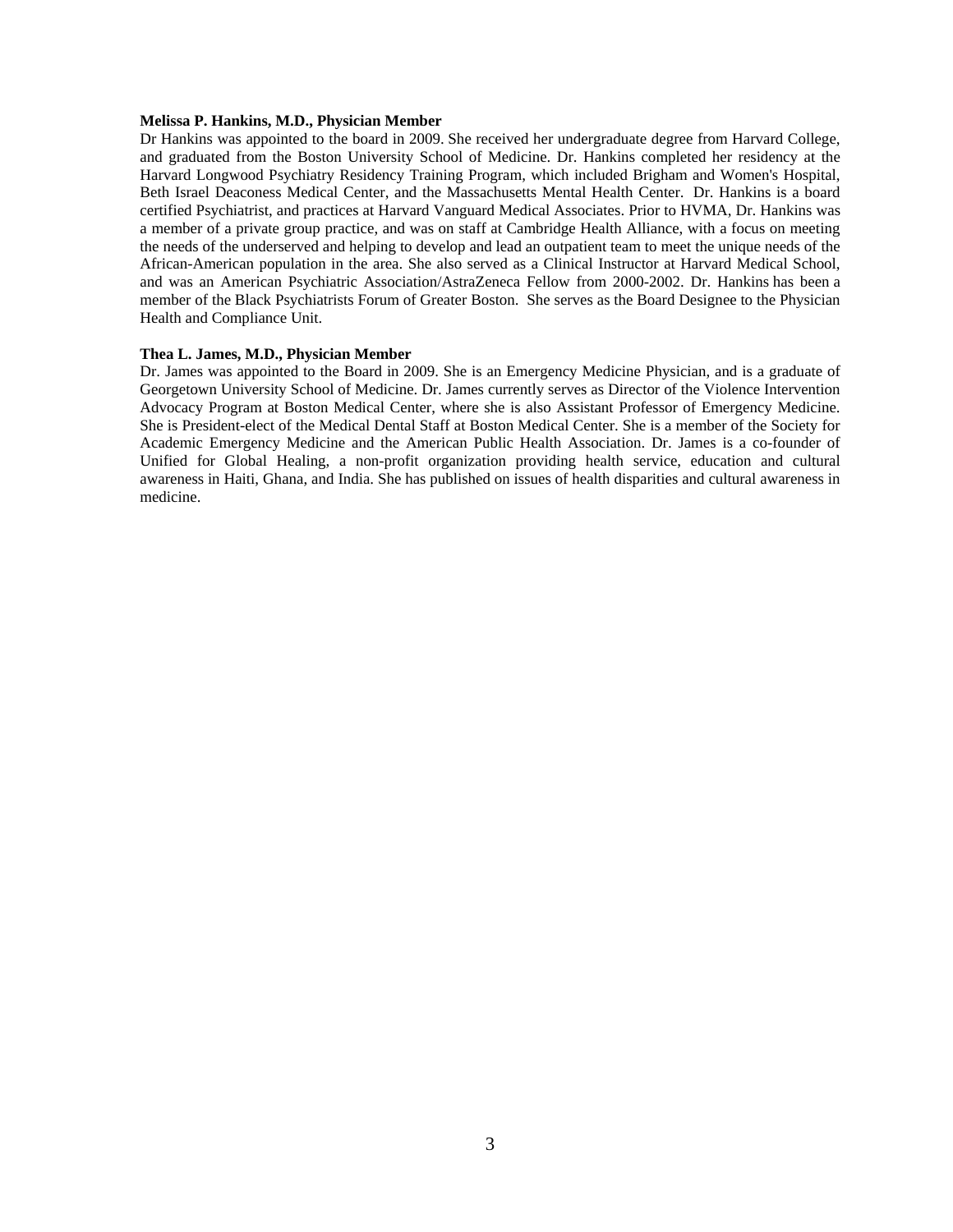### **EXECUTIVE DIRECTOR'S MESSAGE**

# **A New Vision for the Board of Registration in Medicine**

*Stancel M. Riley, Jr., MD, MPH, MPA* 

In August 2009 I was appointed Executive Director of the Massachusetts Board of Registration in Medicine. It is with great pleasure that I present to you my new vision and direction for the Board. Having been the Director of the Patient Care Assessment Division since 2007, I have a solid background and understanding of the patient safety and oversight responsibilities of the Board. And as a Cardio-thoracic surgeon for more than twenty years I bring a unique physician's perspective to the role of Executive Director. I look forward to my new position leading the Board's five Divisions, each having a separate but distinctly important role in the Board's mission to protect patients and improve health care in the Commonwealth.

Looking at the Board's mission, I envision a Board that emphasizes Patient-Centered care and supports physicians to do their job best. With that in mind we would like to support physicians in meaningful ways. The primary role of the Board is to license physicians and it is in this area that we continue to ensure that our licensing process is smooth, efficient and effective. In June of 2009 we began renewing licenses online. At the time of print our current usage rate for this feature is at 95%, an impressive rate for a new technology that was implemented only 7 months ago. While the utilization rate speaks for itself we can proudly say that physicians are able to easily and efficiently process their renewal applications - saving time on their end and ours. We will continue in 2010 to increase efficiency by extending online renewals to limited licenses as well.

Another part of my renewed vision for the Board involves collaboration with various groups across state government and the Commonwealth. As the regulatory body for more than 38,000 physicians in the Commonwealth we have a great opportunity to work with groups on physician and patient-safety matters. As a result, the Board participates in various patientsafety focused committees and coalitions, oftentimes with a seat on the executive committee. We continue to do outreach in the form of meeting with leaders and physicians in all areas of health care, from the Massachusetts Hospital Association and the Commonwealth's teaching hospitals, to working in collaboration with the Department of Public Health and the Bureau of Patient Safety and Quality. We also work extensively with physician groups such as the Massachusetts Medical Society, and we give presentations to various groups of physicians to share our mission and invite questions and discussion.

In short, I look forward to working together with all interested stakeholders to improve health care safety in the Commonwealth during the year ahead, and offer the commitment of the Board and its resources to achieve that goal.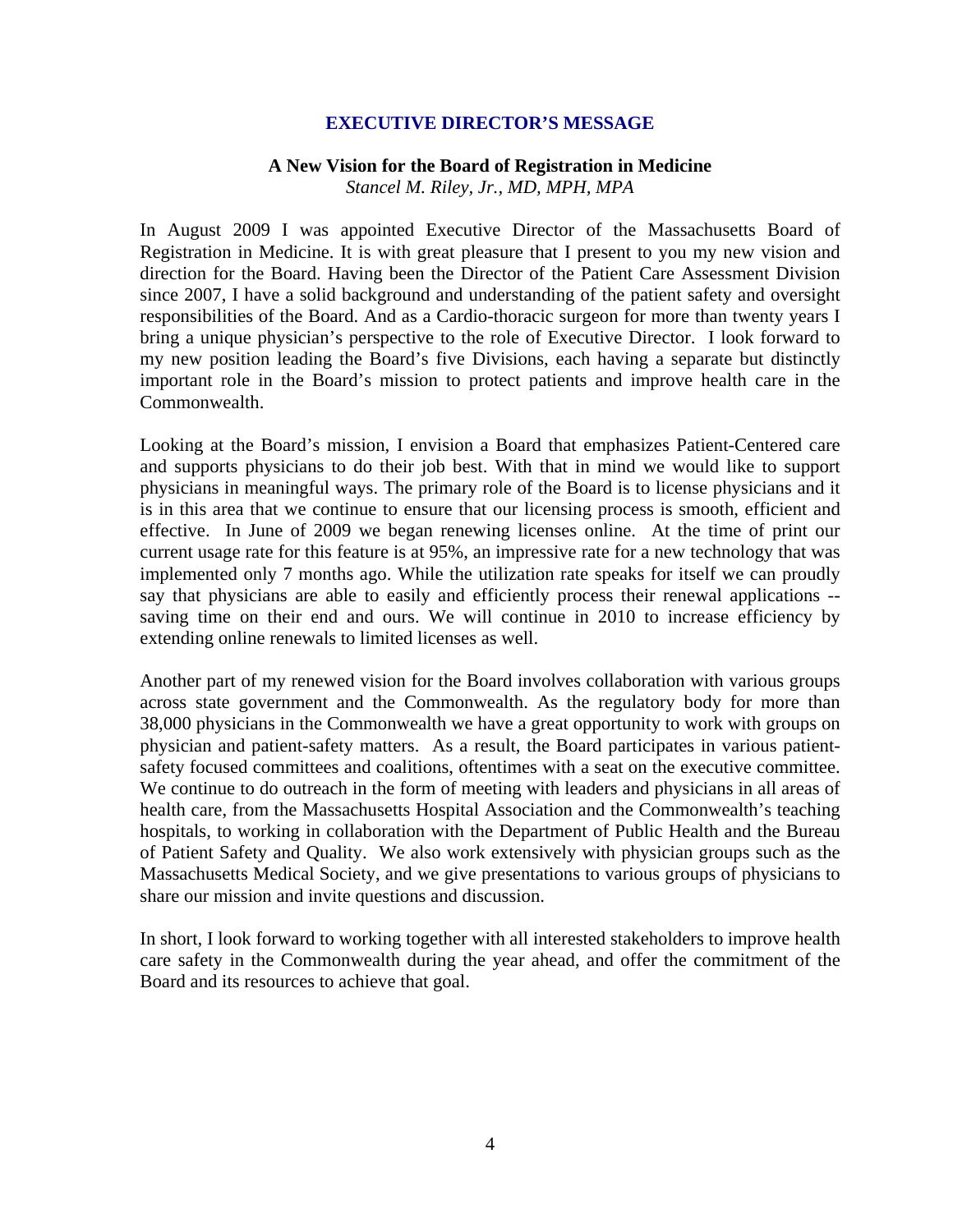### **STRUCTURE OF THE BOARD OF REGISTRATION IN MEDICINE**



The Board consists of seven members who are appointed by the Governor to three-year terms. There are two public members and five physician members. A member may serve only two consecutive terms. Members sometimes serve beyond the end of their terms before a replacement is appointed. Each member also serves on one or more of the Board's

committees.

#### **COMMITTEES OF THE BOARD**

#### *Complaint Committee*

The Complaint Committee is comprised of two Board members who meet on a monthly basis to review the evidence gathered by the Enforcement Division during investigations. Depending on the nature of the case, the Complaint Committee determines whether disciplinary action is appropriate and makes recommendations to the full Board. The Complaint Committee also closes investigations when evidence gathered is insufficient to support disciplinary action. In closing investigations, the Complaint Committee may issue letters commenting on best practices and/or conduct conferences with physicians to discuss issues uncovered during the investigation.

#### *Data Repository Committee*

The Data Repository Committee reviews reports about physicians that are received from sources mandated by statute to file such reports. Sources of these reports include malpractice payments, hospital disciplinary reports, and reports filed by other health care providers. Although sometimes similar in content to allegations filed by patients, Data Repository reports are subject to different legal standards regarding confidentiality and disclosure than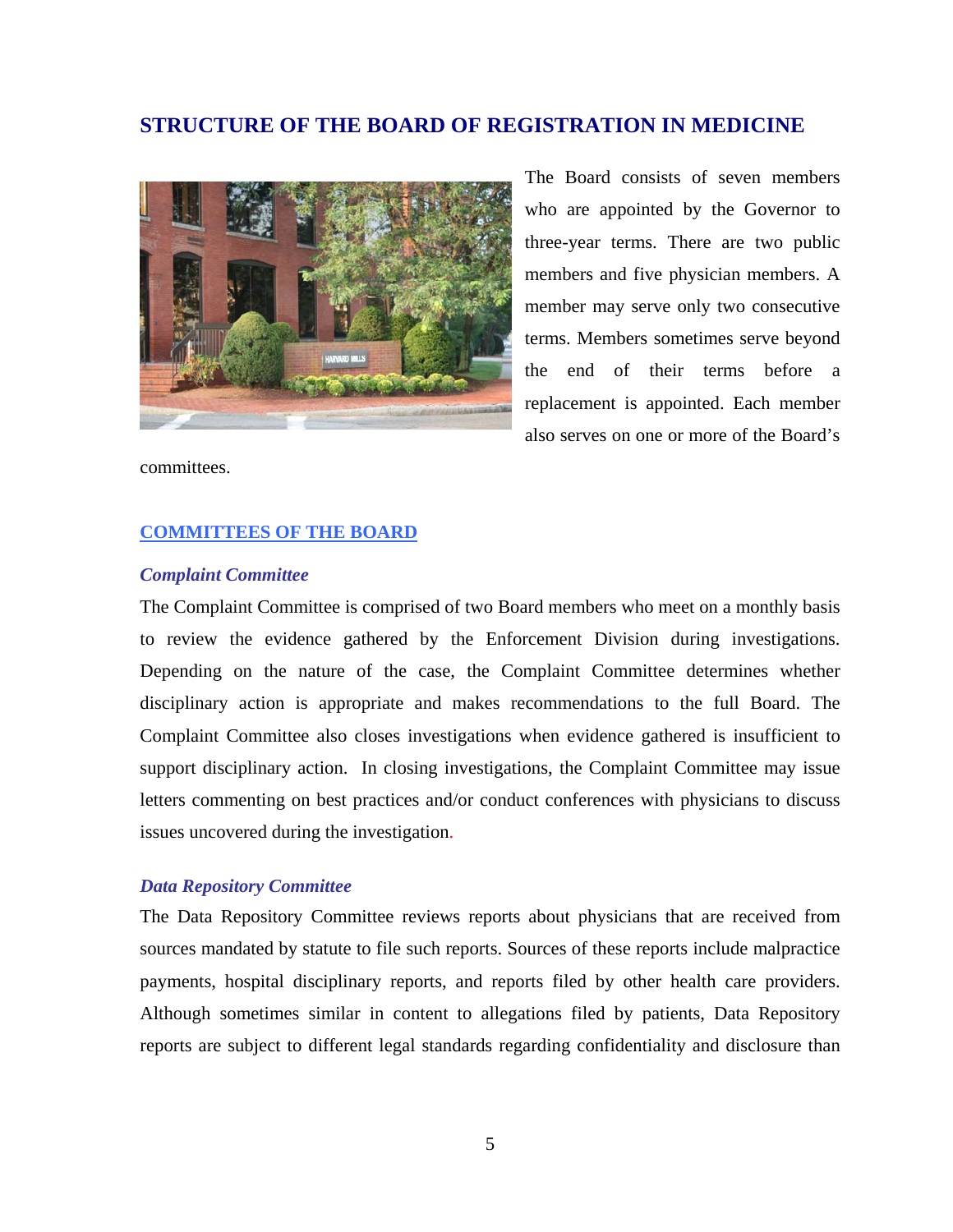are patient complaints. The Data Repository Committee refers cases to the Enforcement Unit for further investigation as needed.

#### *Licensing Committee*

The Licensing Committee reviews applications for medical licenses and requests for waivers from certain Board procedures, with candidates for licensure being presented to the full Board. The two main categories of licensure are full licensure and limited licensure. Limited licenses are issued to all physicians in training, such as those enrolled in residency programs.

#### *Patient Care Assessment Committee*

Members of the Patient Care Assessment (PCA) Committee work with hospitals and other health care institutions to improve quality assurance programs and ensure that physicians who practice within a facility are active participants in these programs. The Committee is committed to preventing patient harm through the strengthening of medical quality assurance programs in all institutions. The work of the PCA Committee has become a national model for the analysis of systems to enhance health care quality.

#### *Committee on Acupuncture*

The Board of Registration in Medicine also has jurisdiction over the licensing and disciplining of acupuncturists through its Committee on Acupuncture. The members of the Committee include four licensed acupuncturists, one public member and one Board member designated by the chairman of the Board of Registration in Medicine.

| <b>Acupuncture Committee Members</b> |                           |  |  |  |  |  |  |  |
|--------------------------------------|---------------------------|--|--|--|--|--|--|--|
| Weidong Lu, Lic.Ac.                  | Nancy E. Lipman, Lic.Ac   |  |  |  |  |  |  |  |
| Chairman                             | Vice Chair                |  |  |  |  |  |  |  |
| Joseph F. Audette, M.D.              | Kristen E. Porter, Lic.Ac |  |  |  |  |  |  |  |
| Secretary                            | Member                    |  |  |  |  |  |  |  |
| Francisco Trilla, M.D.               | Amy Soisson, JD           |  |  |  |  |  |  |  |
| <b>Board Representative</b>          | <b>Public Member</b>      |  |  |  |  |  |  |  |
| Albert Yeung, M.D.,<br>Member        |                           |  |  |  |  |  |  |  |

#### FUNCTIONS AND DIVISIONS OF THE AGENCY

The Executive Director of the agency reports to the Board and is responsible for hiring and supervising the staff of legal, medical and other professionals who perform research, conduct investigations, litigate adjudicatory matters and make recommendations to the members of the Board on issues of licensure, discipline and policy. In addition, the Executive Director is responsible for all management functions, budget and contract issues, and public information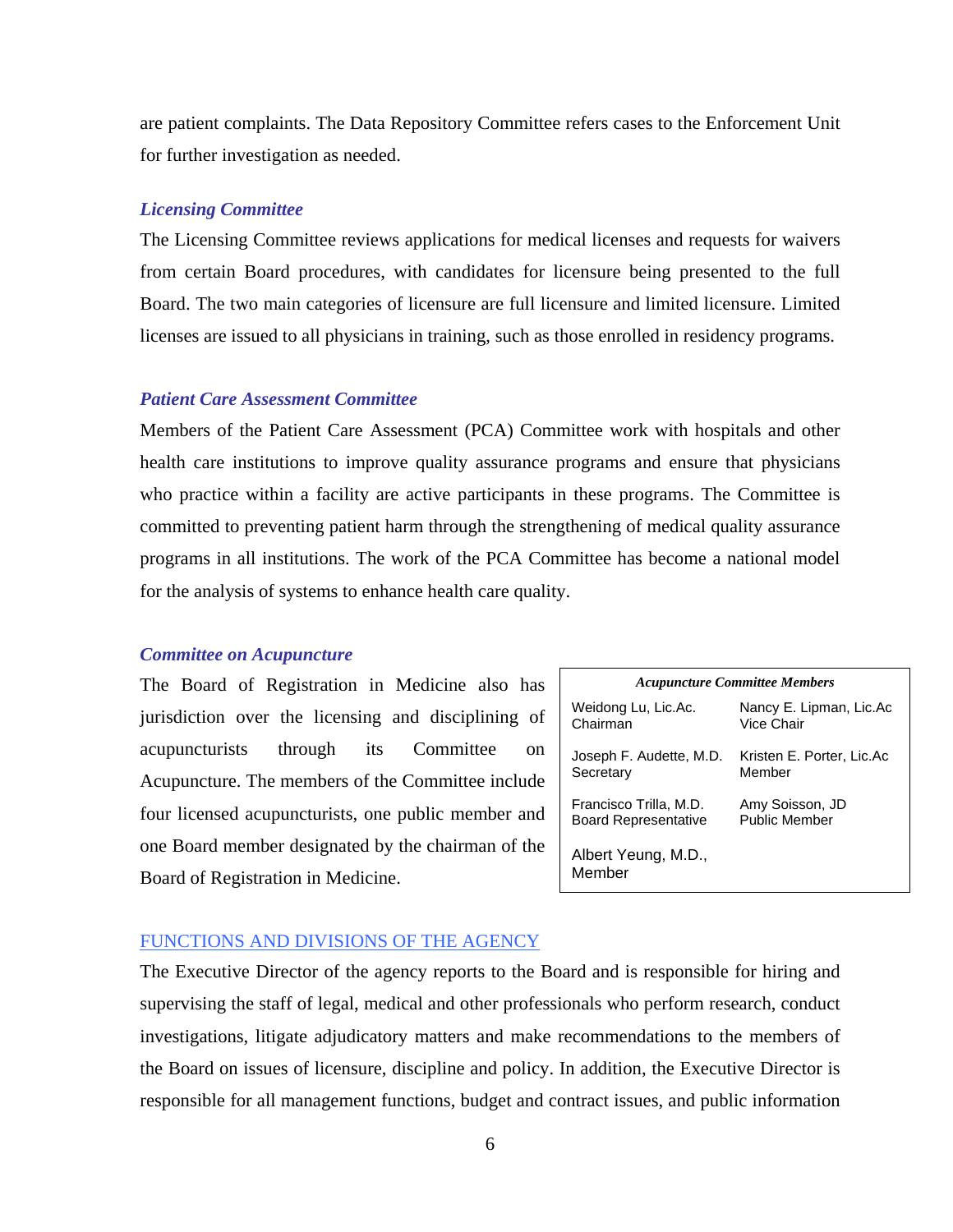activities of the Agency. The Executive Director oversees senior staff members who, in turn, manage the various areas of the Agency.

The Executive Director also spearheads the Board's outreach to the public and health care groups and organizations. He is the primary spokesperson for the Board, and supports collaborative efforts to ensure that the voice of the Board is heard in numerous settings at the statewide, regional and national level. The Executive Director gives presentations to, and participates in, forums about topics ranging from improving patient safety outcomes in the Commonwealth to managing new health care IT initiatives to improving physician credentialing.

#### *Licensing Division*

The Licensing Staff, under the direction of the Director of Licensing, performs the initial

review of all applications for medical licensure to ensure that only competent and fully trained physicians are licensed in Massachusetts. The staff also works with applicants to explain the requirements for examinations and training that must be met before a license will be issued.

#### *Enforcement Division*

The Enforcement Division is mandated by statute to investigate complaints involving physicians and acupuncturists, and to litigate adjudicatory matters. The Engo under the supervision of the Director comprised of three units: the Consun Clinical Care Unit and the Disciplinary Unit.

| nforcement Division operates                     |  |
|--------------------------------------------------|--|
| r of Enforcement and is                          |  |
| mer Protection Unit, the                         |  |
| $\sim$ $\sim$ $\sim$ $\sim$ $\sim$ $\sim$ $\sim$ |  |

# **Physician Demographics 2009**  Total Licensed 32,277 (100%) Men 20,843 (65%) Women 11,435 (35%) Age Groups <40 7,810 (24%) 40-49 8,740 (27%) 8.266 (26%) 60-69 5,250 (16%) >69 2,211 ( 7%) Board Certified Yes 27,059 (84%) No 5,218 (16%)

#### *Division of Law & Policy*

The Division of Law & Policy operates under the supervision of the Board's General Counsel. Division Board Counsel act as legal counsel to the Board during adjudicatory matters and advise the Board and staff on relevant statutes, regulations and cases. Additional counsel within the Division work with the Licensing Division, in the Data Repository Unit and in the Physician Health & Compliance Unit.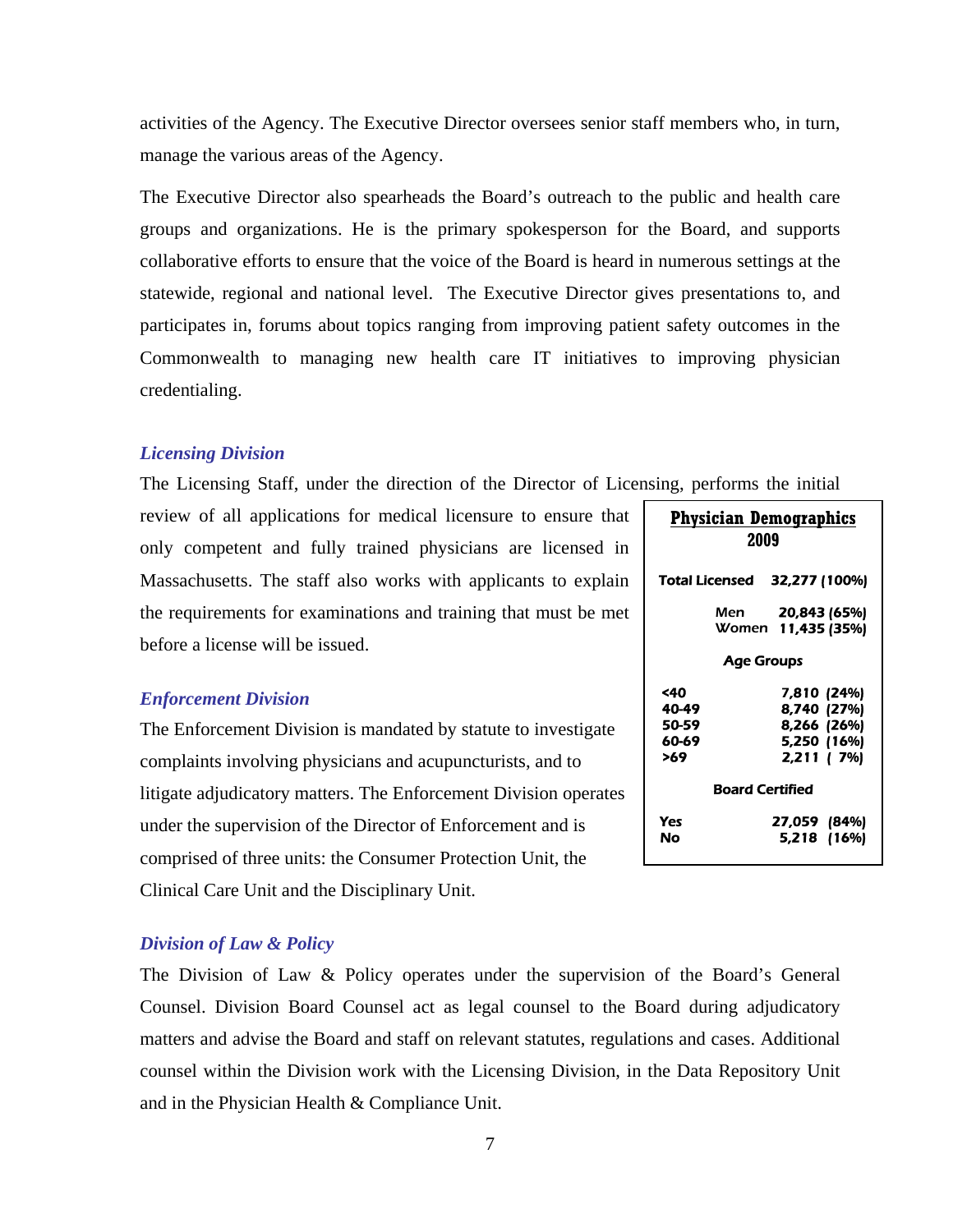#### *Patient Care Assessment (PCA) Division*

The PCA Division is responsible for institutional systems of quality assurance, risk management, peer review and credentialing. Supervised by the Director of PCA, the Division works with hospitals to assure that hospital patient safety programs are effective and comprehensive: that hospitals conduct full and competent medical reviews of patient safety incidents; and that hospitals have robust systems for identifying, reporting and remediating patient safety incidents. Reports to PCA are confidential and protected by Massachusetts law from public disclosure in the same way that records of health care facility peer review committees are protected. Confidentiality protections are an important way to foster open and honest discussion of cases by those involved at the facility and to promote better and more candid reporting to PCA.

#### *Operations Division*

The Operations Division is supervised by the Director of Operations, and is responsible for human resources, procurement, expenditure tracking and facilities. It also manages both the Call Center and the Document Imaging Unit. Since the launch of the Physicians Profiles project in 1996, Massachusetts residents have found the information they need to make informed health care decisions, using this first in the nation program. In addition to online access to the Physician Profiles, the Board assists consumers who do not have Internet access through a fully staffed Call Center. Staff in the Call Center answer questions about Board policies, assist callers with obtaining complaint forms or other documents and provide copies of requested Profiles documents to callers. The Document Imaging Unit scans agency documents into an electronic database. This system has allowed the agency to standardize and automate its processes for storing and retrieving documents.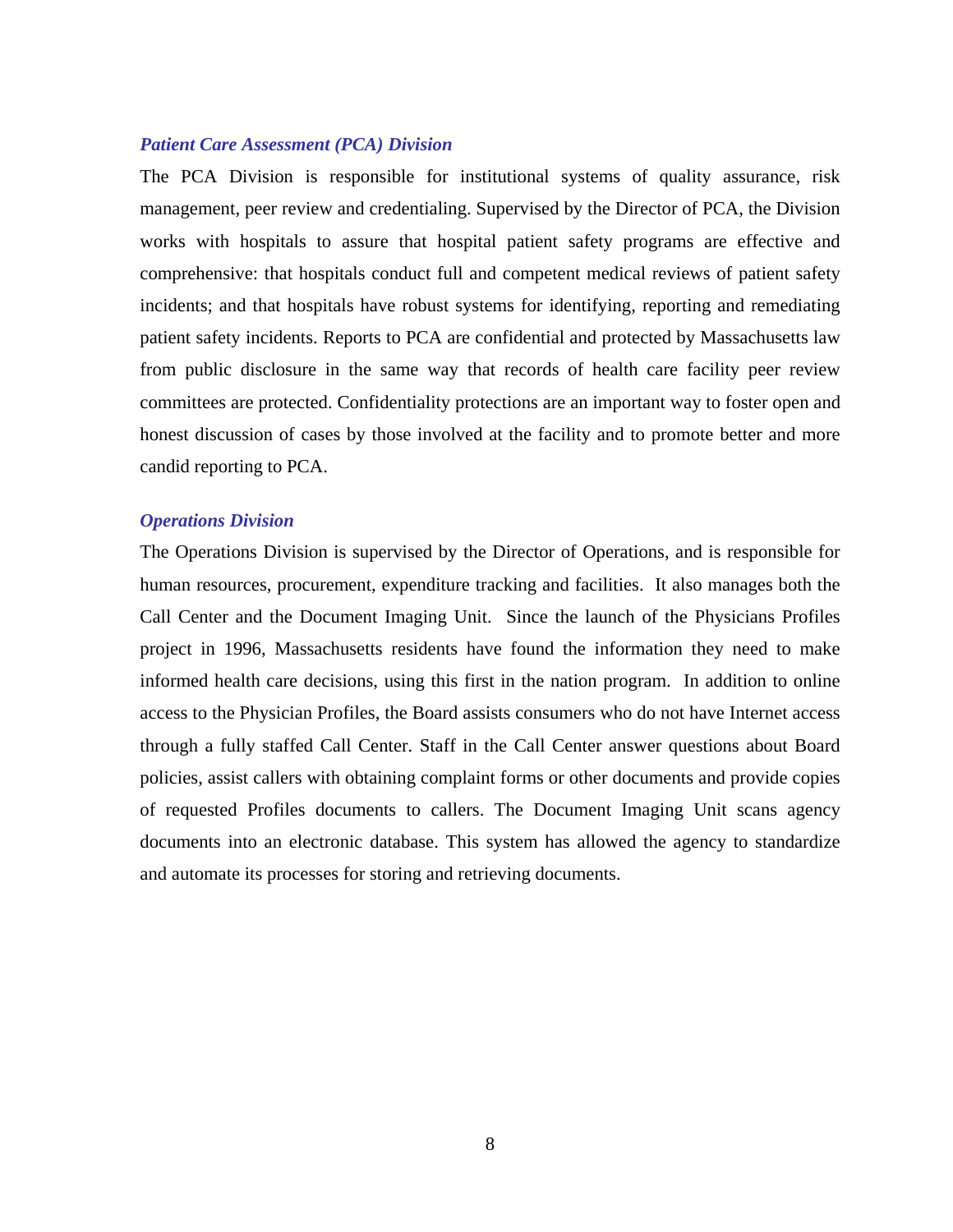# **2009: A YEAR OF TRANSITION, COLLABORATION AND ACCOMPLISHMENT**

The Massachusetts Board of Registration in Medicine was established in 1894. It is a reasonable certainty that over the past 115 years the nature of the Board and its activities have changed as much as has the practice of medicine itself since that time. 2009 saw further changes at the Board, including a new Board Chair, new Executive Director and three new Board members.

New leadership means new vision, new direction and a new commitment to patient safety

and health care quality. Changing times dictate changing policies and procedures, a sharper focus on serving the public and the physician and health care communities and a vigorous pursuit of collaborations with physicians, health care facilities, other state and federal agencies and the public whom the Board serves.

The Board's focus in 2009 centered on



improving service to physicians and others in the medical community, advocating for patient safety and health care quality and implementing policies to respond to changing needs.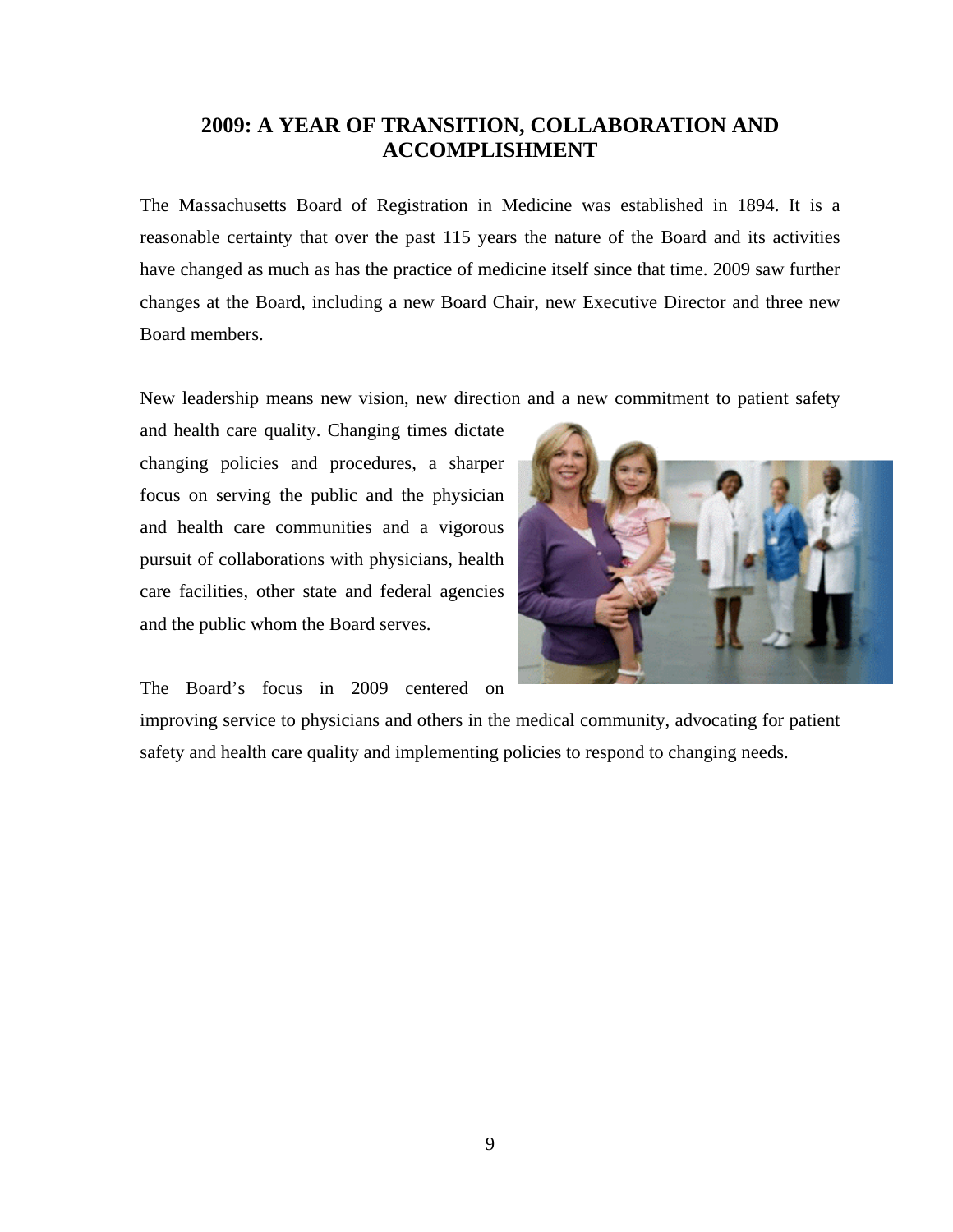# **IMPROVED SERVICE DELIVERY**

### *Online Physician License Renewal*

After design and significant testing, the Board introduced a new system that allows physicians to renew their licenses online. The system debuted in May 2009, and was a major goal of the Board.

Previously, every two years physicians would receive lengthy paper applications and instructions by mail 60-90 days prior to license expiration. The forms had to be completed and returned to the Board for processing. License renewal was cumbersome, tedious and complex for both physicians and Board licensing staff.

The new online renewal system lets physicians log onto a website at any time and from any location 60 days prior to license expiration. They can complete the entire renewal process in



as little as 10 minutes, and the renewal of a license is processed within 24-48 hours. The system is also designed to reduce the number of errors by both physicians and staff which, in the paper-based process, could cost days or weeks to correct. In online renewal, physicians are guided through the process, and errors or omissions are noted at once so they may be corrected immediately.

The system has proven to be very popular with the physician community. Within two months of its activation, nearly 96% of physicians were renewing their licenses online. Late filed applications, which previously numbered over 100 per month, dropped to zero by July 2009. They system has proven to be easy, convenient, efficient and more accurate.

In March 2010 the Board will launch a similar online license renewal system for the Commonwealth's 4,500 residents and Fellows in hospital training programs.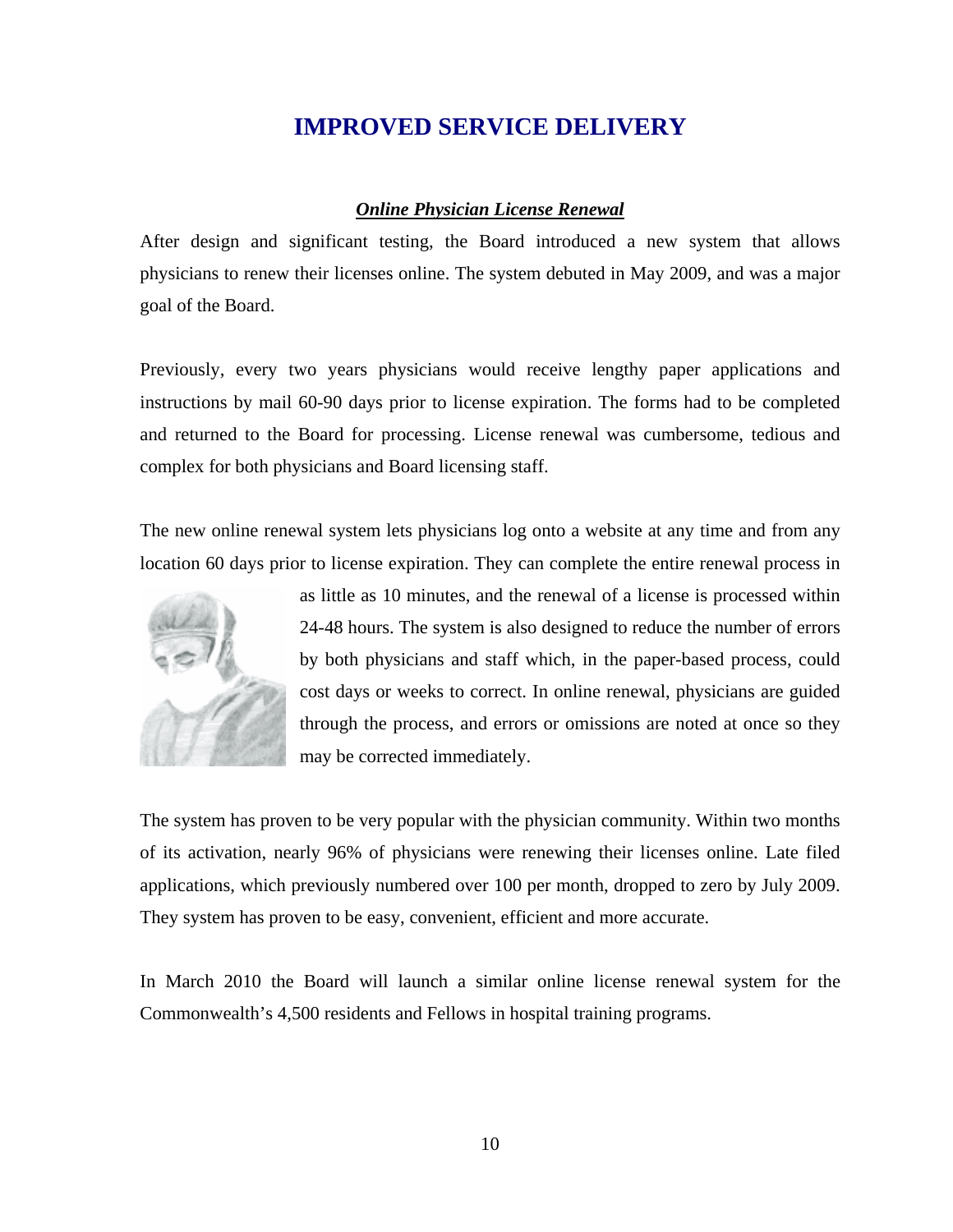#### *Profile Updates*

With the launch of online license renewal, physicians now can also update their online public Profiles at any time, even if they are not in the license renewal cycle. Physicians can register with the system, log on and update much of the information on their Profiles, and changes appear on their Profiles the next day.

In the past, physicians were required to reduce to writing any desired changes and send them to the Board. After receiving a request, Board staff would disable the physician's Profile, make the requested changes, print out a copy of the revised Profile and send it to physician for approval. The entire process often took up to two weeks to complete.

The new system provides physicians the opportunity to keep their information more current and accurate both easily and conveniently -- and almost instantly. The Board now can maintain better records and, even more importantly, consumers searching for details about physicians in the Commonwealth have the most up-to-date information available.

### *Hospital Reporting Simplification*

In response to the DPH report on SREs, *Serious Reportable Events in Massachusetts Acute Care Hospitals: January 1, 2008 – December 31, 2008,* published in April 2009, The Joint Commission asked hospitals to submit "Sentinel Event" reports of these incidents. At the request of the Massachusetts Hospital Association, the Board invited representatives of s. the Joint Commission to visit the Board to explore alternatives to adding another reporting burden to hospitals. Subsequently the Joint Commission determined that the Commonwealth has a method for follow-up with all hospitals required to publically report SREs to DPH. It concluded that it would not require Massachusetts hospitals to submit a separate root cause analysis (RCA) to the Joint Commission regarding DPH's reports of SREs, because there is a process for hospitals to report their RCAs to PCA. The Joint Commission reserved its right to initiate appropriate follow-up actions if a public report indicates an extraordinary concern for patient safety.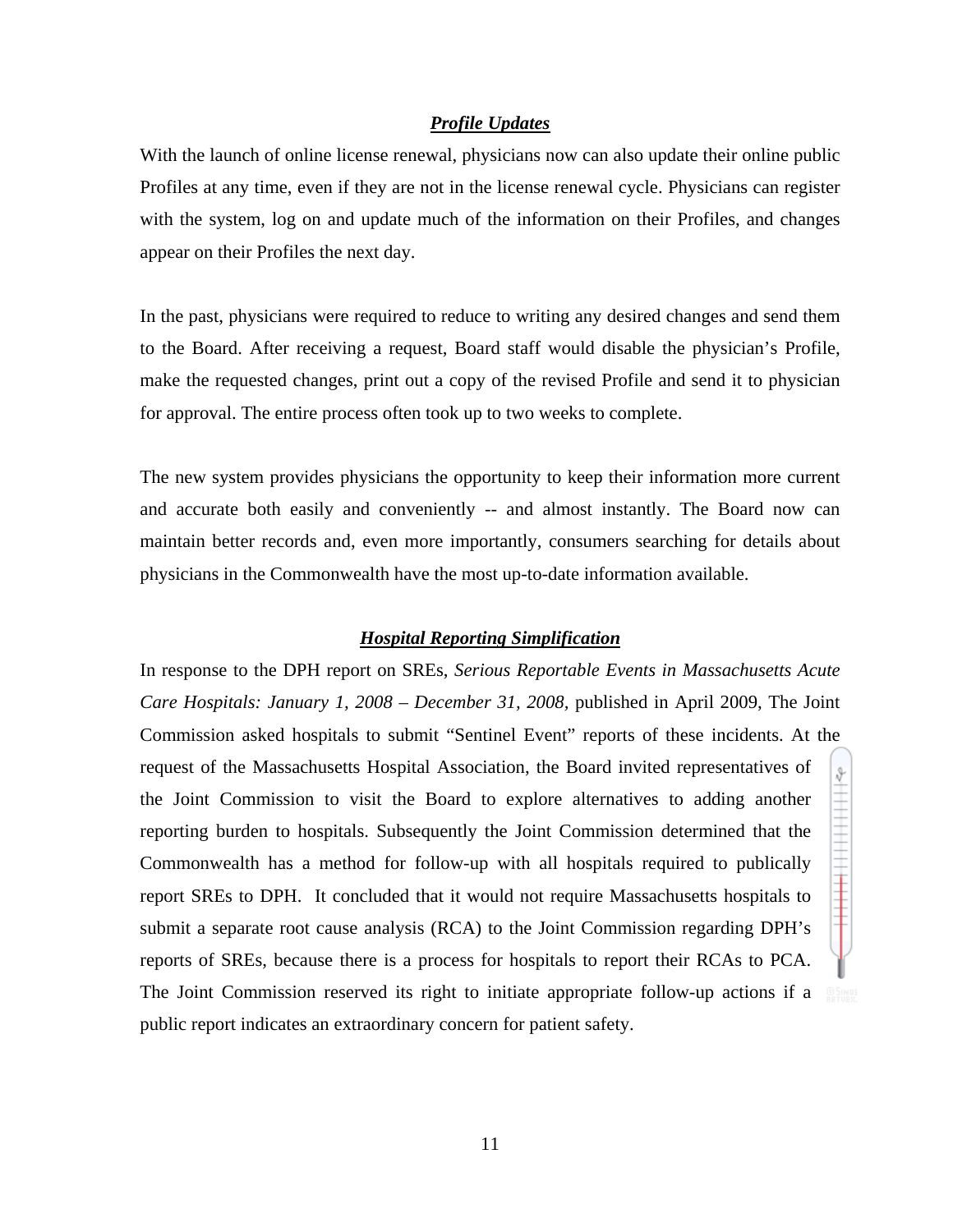#### *Hospital and Provider Credentialing Simplification*

The Board's regulations require primary source verification of education, examinations and training documents for licensure. Health care facilities and managed care providers all collect the same documents for hospital credentialing and provider contracts. The Board is investigating accreditation standard requirements for recognition as a credentials verification



organization for health care facilities and health insurers to reduce the redundancy of collecting the same documents every time a physician applies to a health care facility for privileges or a managed care contract. This initiative will help physicians, hospitals and health plans reduce the length of time for their credentialing processes, and advance the Commonwealth's efforts to simplify health care administration.

#### *Eliminate Reporting Duplication*

Hospitals are required to report Serious Reportable Events (SREs) to both the Board and to DPH. To eliminate this unnecessary duplication of effort, the Board's PCA Division has partnered with the Department of Public Health to develop an online SRE reporting system that will be used by hospitals and fulfill the reporting requirements of both the Board and DPH.

The PCA Division, in collaboration with DPH's Bureau of Health Care Safety and Quality and the Betsy Lehman Center for Patient Safety and Medical Error Reduction, published an advisory on wrong site surgery that was distributed to all hospitals in the Commonwealth. Future collaborative advisories are planned for 2010.

#### *License Portability*

The Board has been participating in the New England Regional License Portability project. The goal of the project is to help physicians licensed in one state obtain licensure in other states by using information already obtained by a state medical board. The increasing demand for telemedicine services and the compelling need for specialized physician services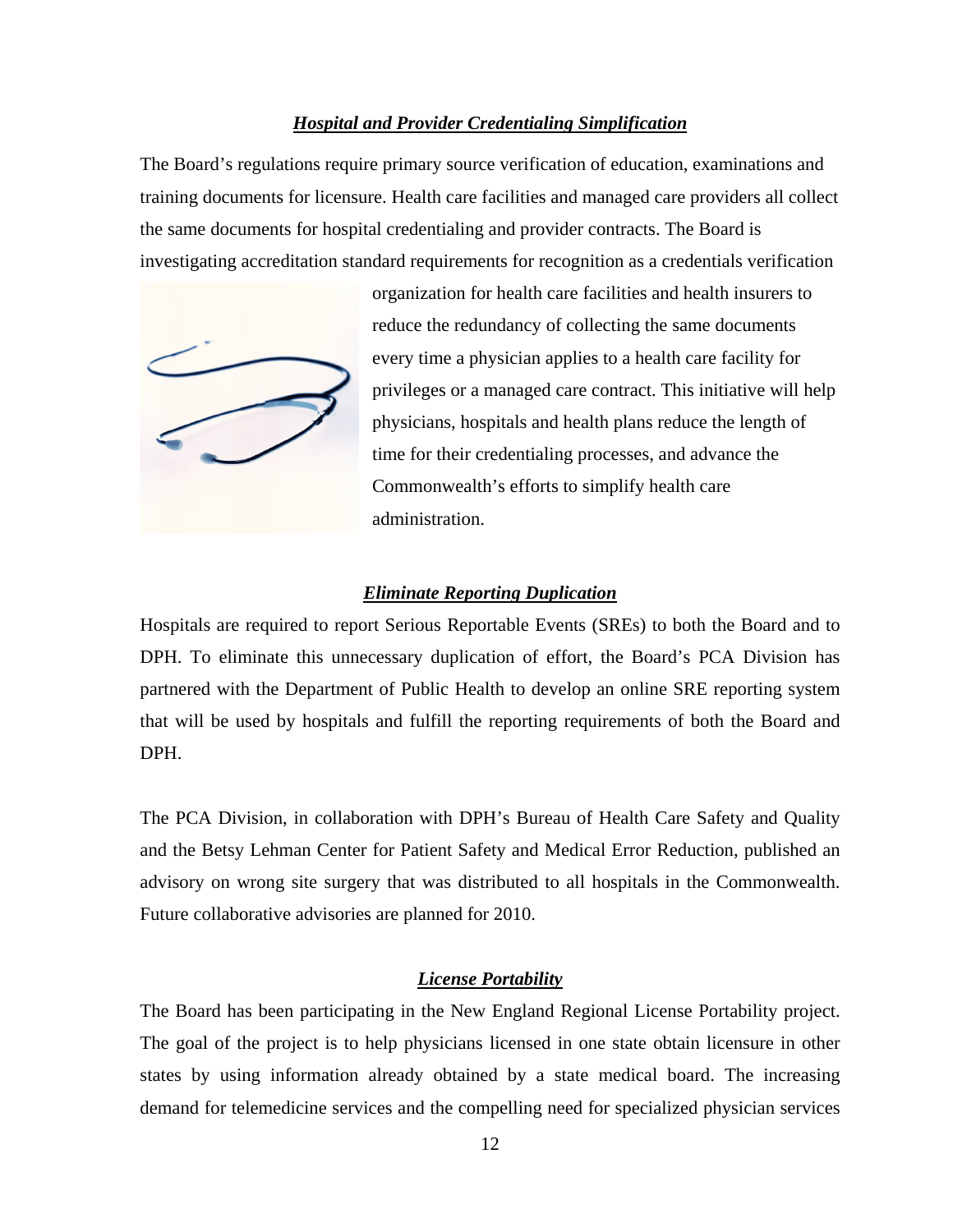in states where there is a shortage of physicians, or states that have underserved areas, highlight the need for license portability. The Board is continuing to work with the Federation of State Medical Boards on the license portability project.

#### *Uniform License Application*

In 2009 the Board explored employing the Federation of State Medical Board's (FSMB) Uniform License Application. The Uniform Application allows physicians to complete an online application for their demographic, education and training information when applying for a state license. It will reside in the FSMB database and physicians may update their demographic information anytime. When a physician applies for a Massachusetts full license, the information on the Uniform License Application will be downloaded in an XML format and it will automatically populate the licensing database. The Uniform License Application process will be more efficient and cost-effective by reducing the physician's time and staff time in entering data. The logistics and implementation plan for the Uniform Application in Massachusetts are now in development.

### *Limited License Workshops*

In 2009, the Licensing Division conducted 5 regional Limited License Workshops for residency program coordinators and administrative staff who serve as the liaisons between the Board and limited licensees. Workshops were held at the Board, and at Children's Hospital Boston, UMass Memorial Medical Center and Lahey Clinic. Residency program coordinators in teaching facilities are responsible for ensuring that residents and fellows who staff the Commonwealth's training programs complete the limited license requirements in accordance with Board regulations, and by the July start date for hospital training programs.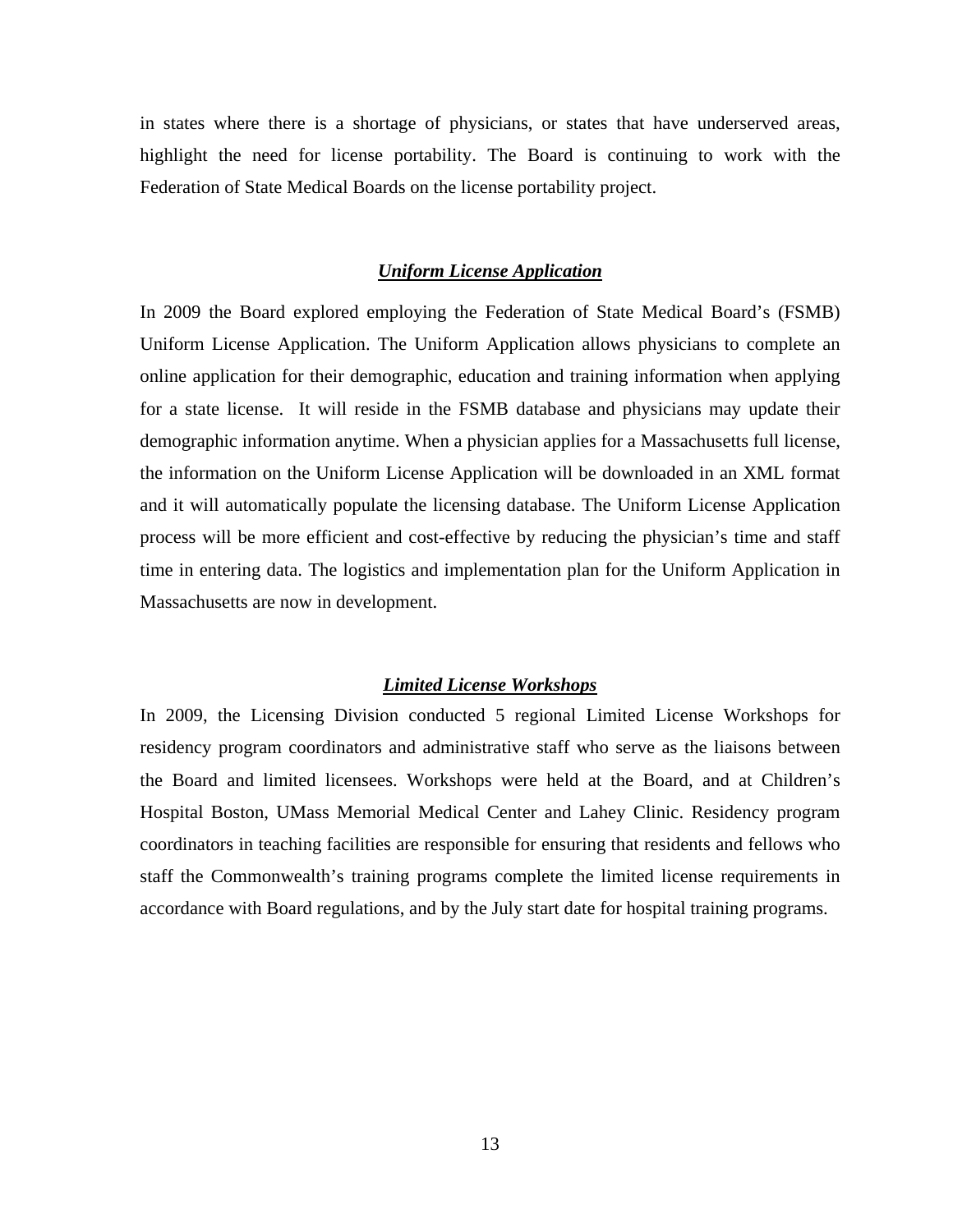# ADVOCACY & COLLABORATION

### *Patient Safety*

The Director of the Board's PCA Division represented the Board before the Executive Office of Health and Human Service's Health Care Quality and Cost Council, and participated on its Patient Safety Workgroup. The Workgroup is assembled with a goal that by January 2012 all settings in which patient care is delivered shall establish a Patient Safety Program. The Patient Safety Programs are designed to eliminate unnecessary risk to patients, create a culture of patient safety and be developed and implemented with applicable peer review protection.

### *Strengthening Health Care Quality Review*

In 2009 the membership of the PCA Committee was expanded to include additional experts in hospital quality improvement, physicians in varied medical specialties and a patient



representative. The new members add valued experience in clinical practice, quality and patient safety. The PCA Committee supports the work of the PCA Division by ensuring that health care facilities provide quality care and that physicians who practice within the facility are active participants. During 2009, PCA Division staff and Committee members visited

individual hospitals to present programs and meet one-on-one with hospital leadership to support and explain reporting activities.

### *Hospital Mortality Rates*

In addition, the Board's PCA Division is a member of the Expert Panel on Hospital Standardized Mortality Ratios convened by the Division of Health Care Finance and Policy. The Panel's aim is to validate a single measure of hospital mortality rate, which could be made available to the public. PCA also participated in the Betsy Lehman Center's Obstetrics Expert Panel. This Panel worked to review the existing practices in selected areas of obstetric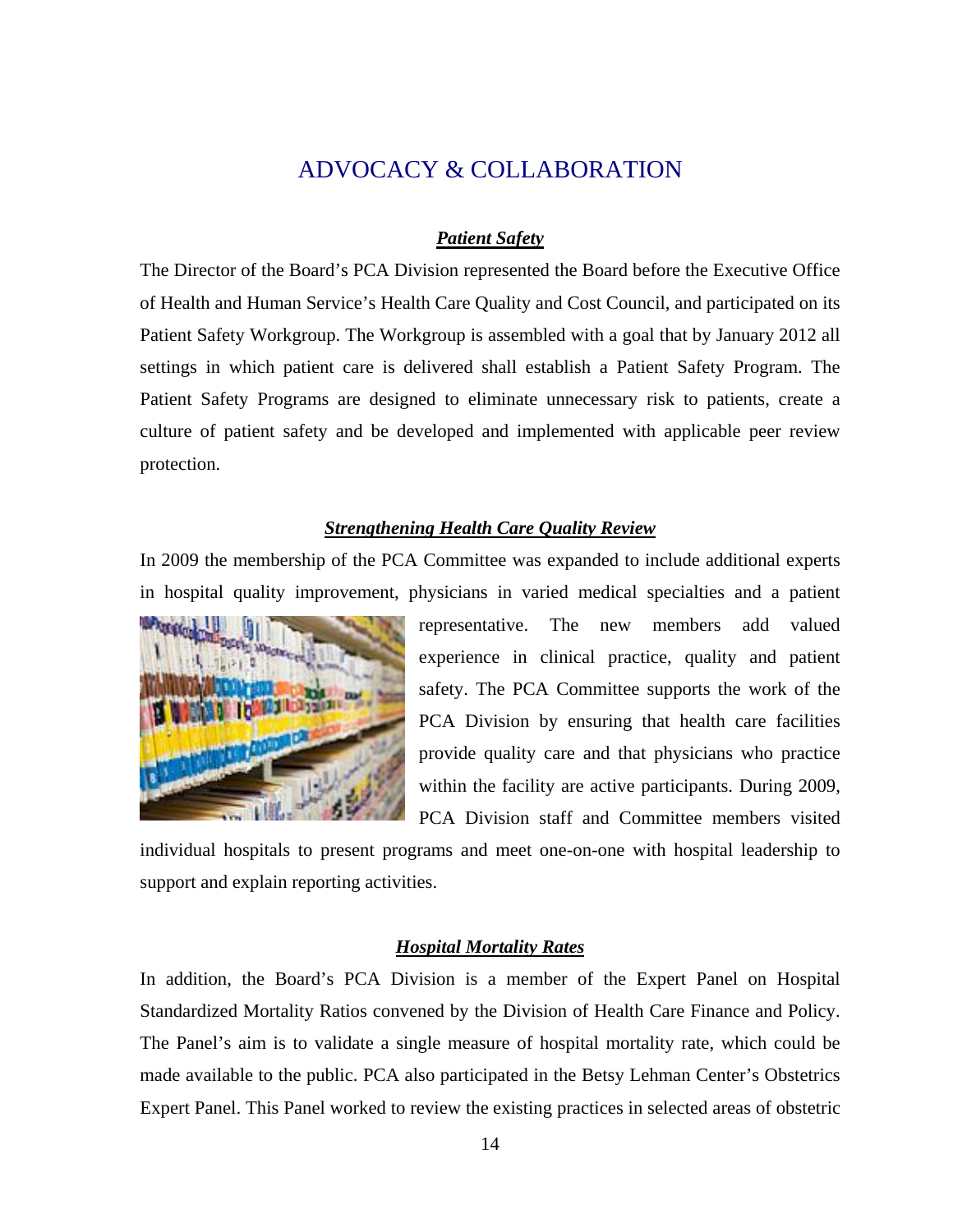quality and safety; made evidence-based recommendations to improve care quality and safety; and identified areas for further research and collaboration. The Expert Panel's recommendations were published in December 2009.

#### *Competency-Based Hospital Credentialing*

The Expert Panel on Credentialing convened by the Board completed its work in October 2009. The Panel approved, for submission for publication, a final draft of an article describing the Panel's work and its recommendations for competency-based credentialing. The Expert Panel's final report and guidelines can be found on the Board's website at <http://www.massmedboard.org/pca/>.

#### *Patient Safety Collaboration & Outreach*

The PCA Division published its newsletter in August and members of the PCA Division staff presented a poster session of the Division's work at both the Harvard Quality Colloquium in

August and at the Institute for Healthcare Improvement's 21<sup>st</sup> National Forum in December.

The Board also participated in statewide quality initiatives sponsored by the Massachusetts Coalition for Prevention of Medical Errors, the Massachusetts Medical Society, Health Care for All, the Betsy Lehman Center for Patient Safety and Medical Error Reduction and other organizations active in quality and patient safety within the Commonwealth.



#### *Health Care Workforce*

The Board participated in the Executive Office of Health and Human Services Health Care Workforce Advisory Council and Workgroup. The goal of the Council is to determine the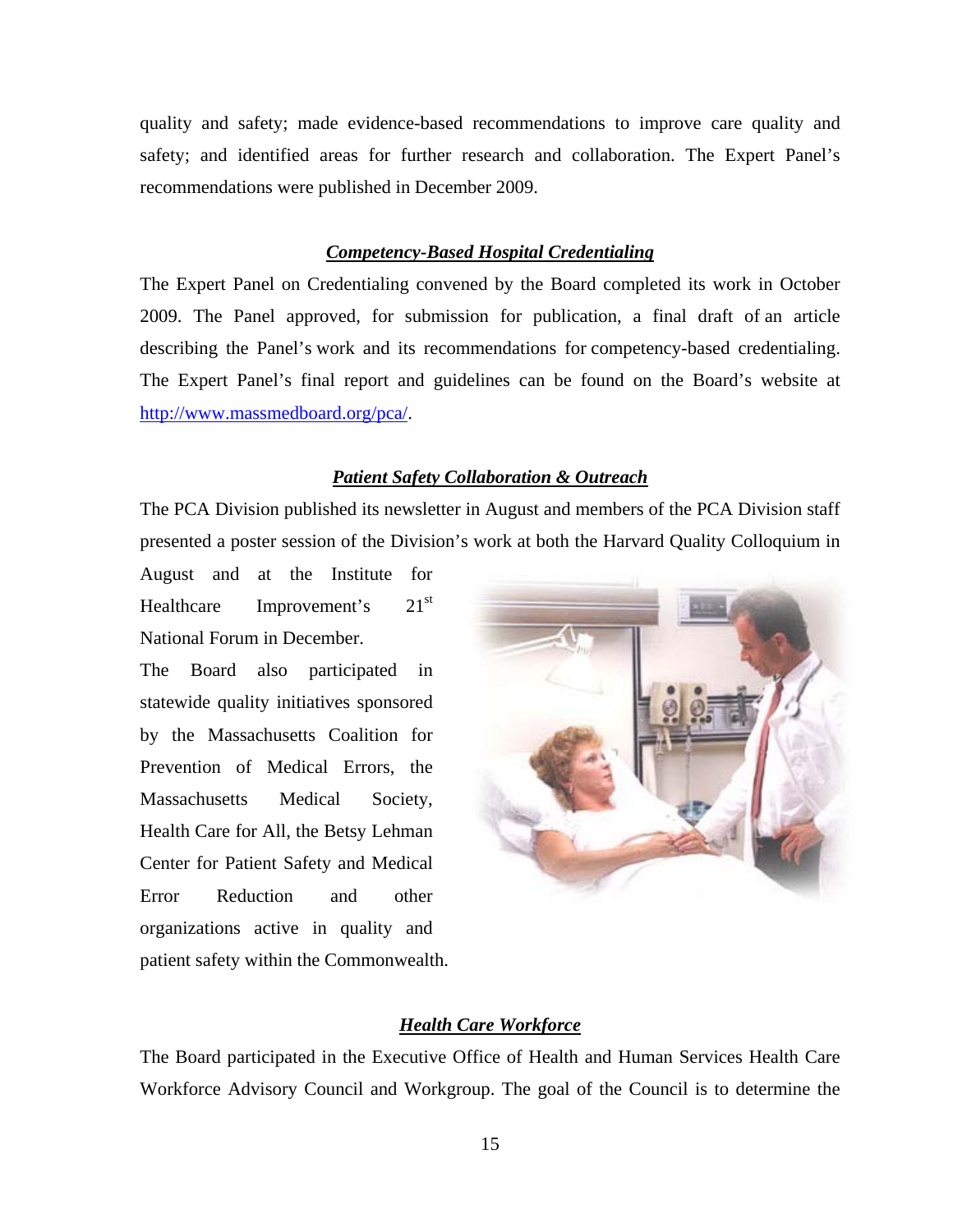racial, cultural and linguistic diversity licensed health care professionals in the Commonwealth, and to understand how they are distributed geographically. Anecdotal evidence suggests persistent geographic disparities in the ability of citizens to access health care, as well as an uneven distribution of certain specialties, types of practitioners, the availability of translation services and other demographic characteristics.

The Board maintains the most comprehensive database of physician information and is working with DPH to analyze the data to help inform policymakers working to improve access to health care and the availability of culturally competent practitioners.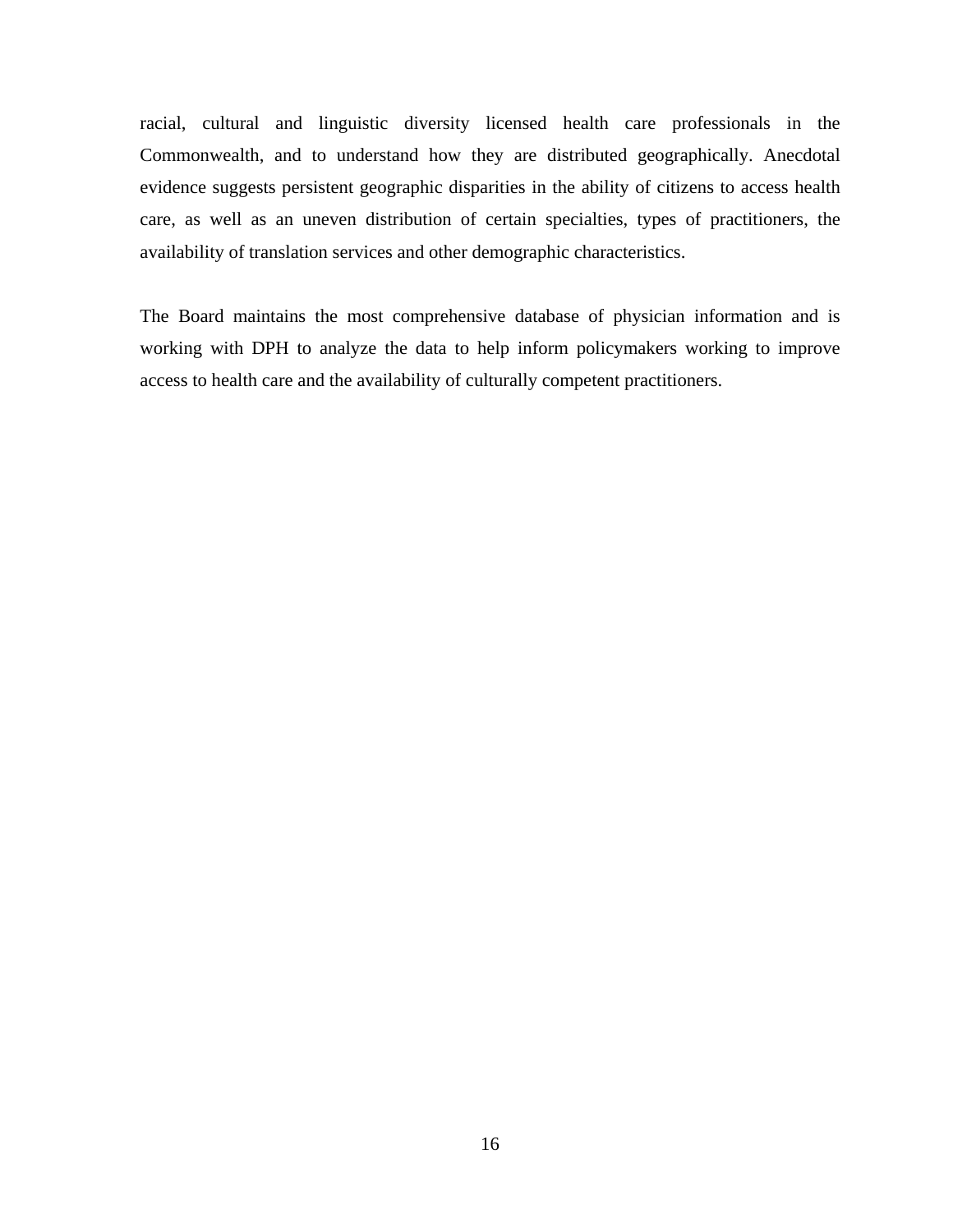# POLICY INITIATIVES

#### *Return to Practice After Retirement*

In 2009 the Board adopted new guidelines to allow physicians to return to active practice after they have formally retired their licenses. In retirement, physicians may no longer practice, are not required to take continuing medical education credits, and do not carry liability insurance.

Some physicians have found they wish to return to active practice because their circumstances have changed, and the existing Board practice prohibited reactivating licenses after retirement. The central issue was to determine how to ensure that physicians returning to practice still possess the skills and training necessary for competent practice. The practice of medicine is ever evolving, and even brief interruptions of practice can affect competency.

The new guidelines establish a process by which retired physicians may petition the board for reactivation of their licenses, and they specify the information, proof of competency and other factors the Board may consider when making such determinations. The Board had adopted a sensitive and flexible approach that can allow reactivation of retired licensees, but still ensure that only qualified physicians are allowed to practice in the Commonwealth.

### *Release of Physician Home Addresses*

In recent years the Board has received an increasing number of requests from outside parties for physician home addresses. In many cases this has been for the purpose of service of



process for such things as subpoenas. Such requests have been considered by Board legal counsel on a case-by-case basis, with the home address released in some

instances and not in others.

Recent high profile examples in other states of certain physicians being targeted for protest, or even violence, prompted the Board to consider a new policy.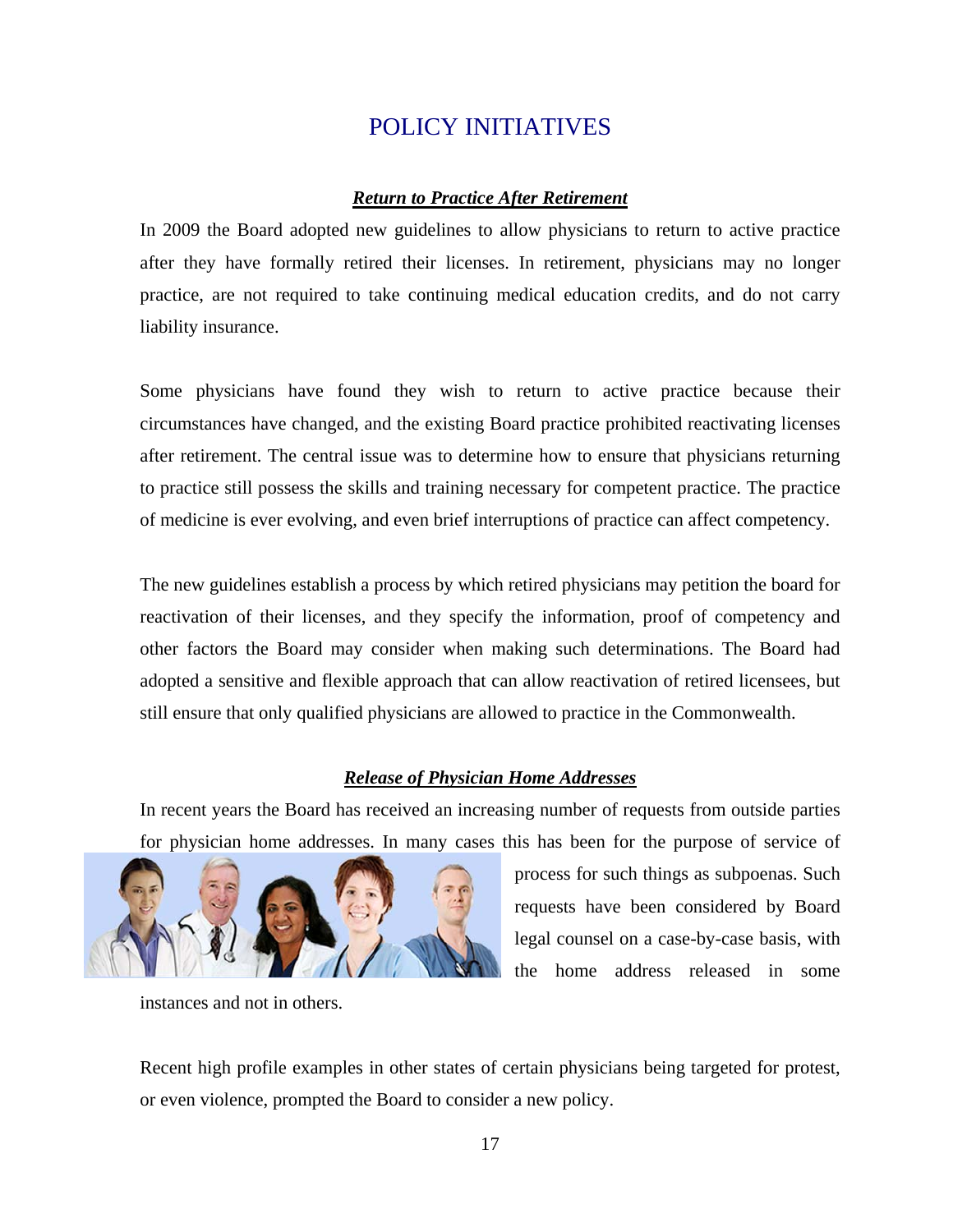The new Board policy continues broad release of physician business addresses, or a physician's specified mailing address if that is different from business address. It allows release of a home address only if the physician has specifically listed it as the business or mailing address (an example might be a psychiatrist who practices from an in-home office). In no other cases will the Board release a physician home address. The Board believes is has designed a policy that comports with the Commonwealth's public records laws, but also gives due respect to the right of physicians to their privacy.

#### *Committee on Acupuncture Regulations*

For the first time since their original promulgation in 1988, the Board's acupuncture regulations were significantly revised. The Committee on Acupuncture (COA) reviewed the regulations and proposed a number of important revisions, especially in the area of

acupuncture education. Highlights of the new regulations include: raising the education requirements to conform with the Accreditation Commission for Acupuncture and Oriental Medicine (ACAOM) and the number of education hours from 1350 to 1905; requiring all new



applicants to be NCCAOM-certified in either Acupuncture, Oriental Medicine or Chinese Herbology, and; increasing the continuing education requirements for acupuncturists who use herbs in their practice. Additionally, the COA created a Temporary License category for acupuncturists attending education courses in Massachusetts under the supervision of a licensed acupuncturist. The new regulations were promulgated and became effective in January 2009.

#### *Procedures Using Ionizing Radiation*

The Board participated in an interagency working group to explore possible changes to existing Board of Medicine and Board of Registration in Physician Assistants regulations regarding who may perform procedures using of ionizing radiation. In essence the question is should physicians, typically in cardiac catheterization facilities be able to delegate fluoroscopic procedures to Physician Assistants? Legislation to that effect is pending before the House.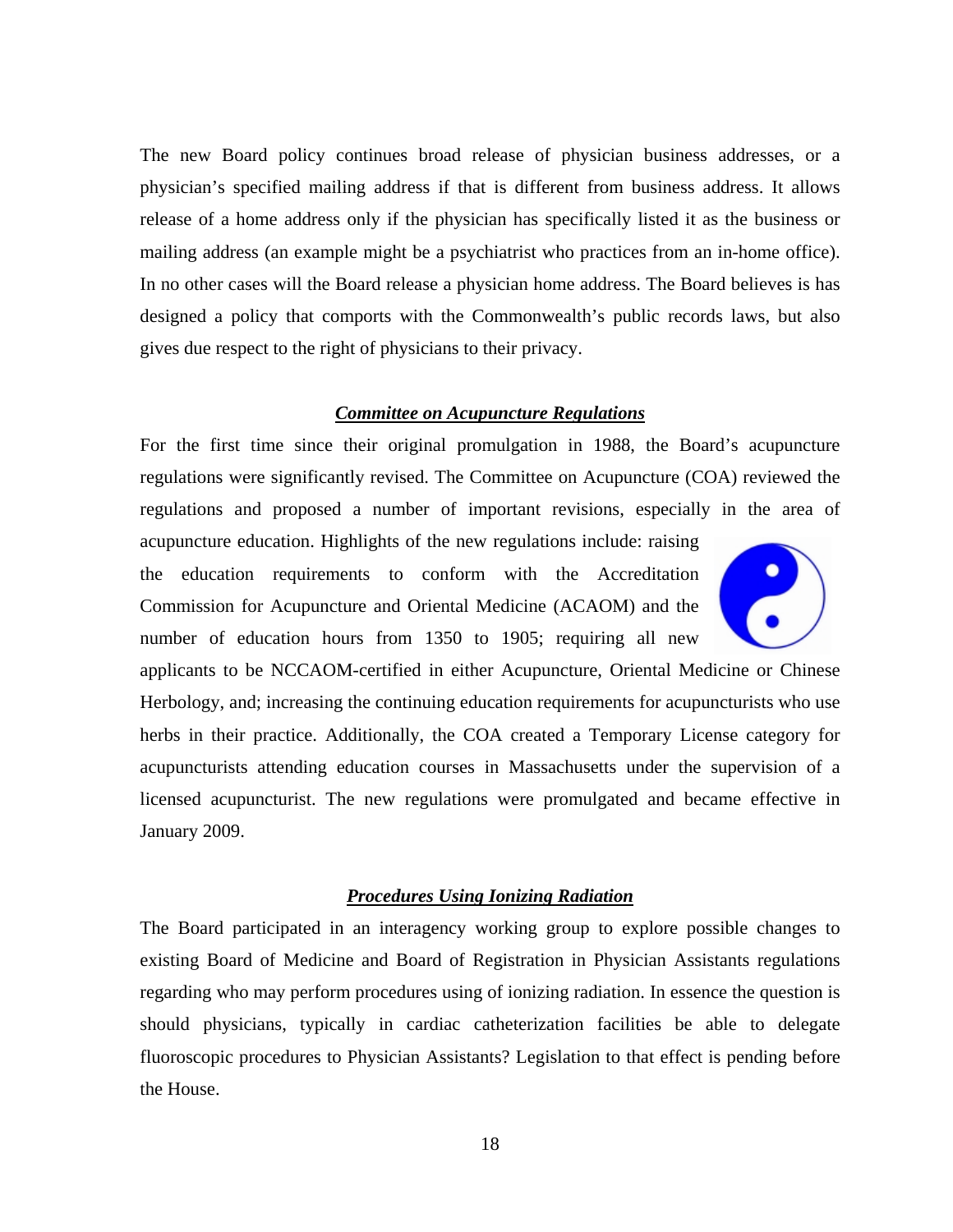

Stakeholders represented include BORIM, the Physician Assistant Board, DPH's Radiation Control Program, radiation technologists, and cardiologists. Much of the work has focused on what would be appropriate education and

training standards for PAs who might perform these procedures. The working group will continue to meet into 2010, and develop recommendations on this issue.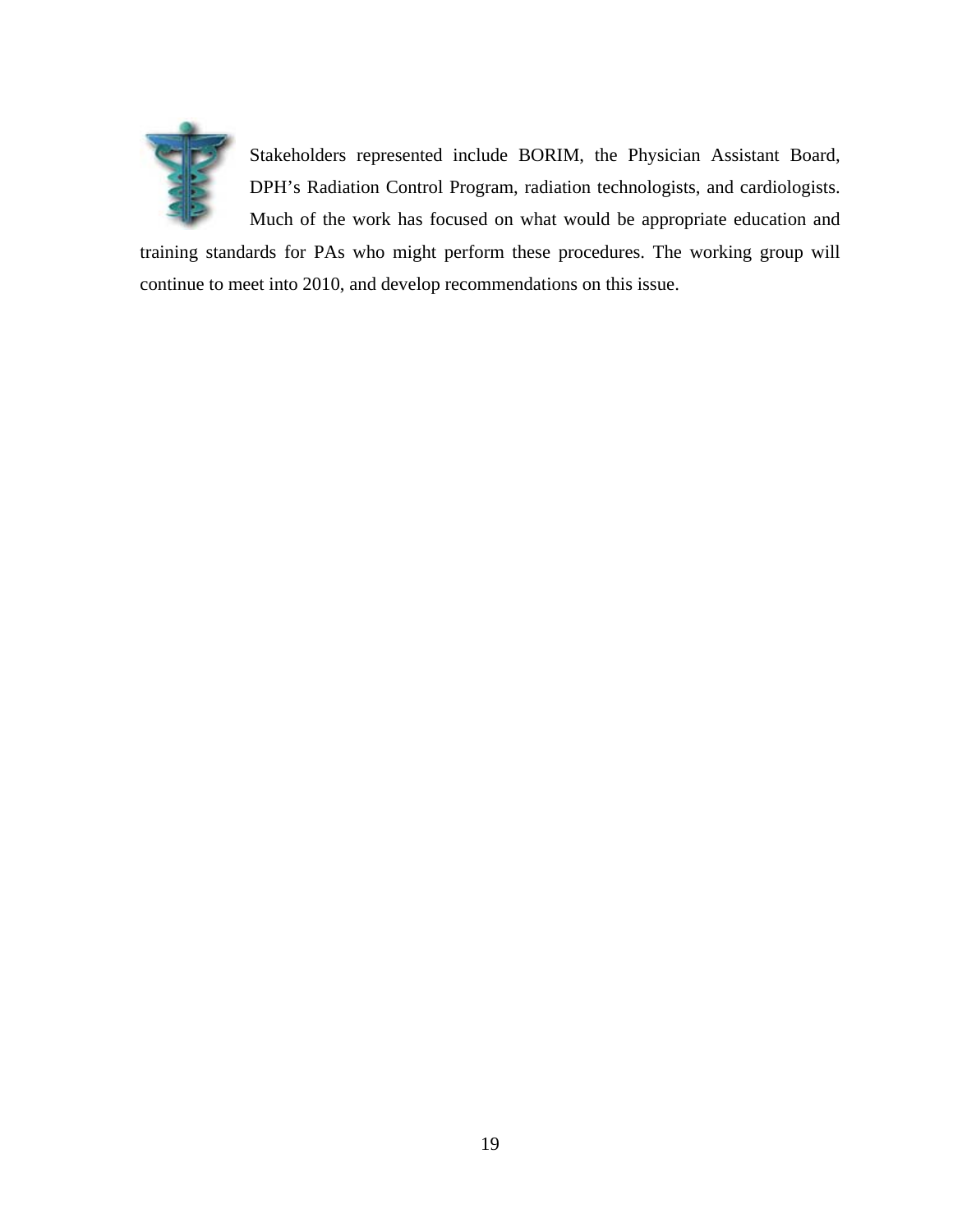### **STATISTICAL APPENDIX**

The following tables and charts detail the Board's licensing, disciplinary and other statistical information for the calendar year 2009.

#### *LICENSING DIVISION*

The Licensing Division is the point of entry for physicians applying for a license to practice medicine in the Commonwealth and has an important role in protecting the public as the "gatekeepers" of medical licensure. The Division conducts an in-depth review of a physician's credentials, to validate the applicant's education, training, experience and competency. Once complete, the application is reviewed and forwarded to the Board for issuance of a license to practice medicine in the Commonwealth.

The table below shows a continued robust growth in the Commonwealth's physician population. 2009 saw a retreat from the unprecedented spike in new full licensees between 2007 and 2008, but the 2,061 new physicians licensed in 2009 remains fully 10% above the 2007 number. Overall, the total physician population in Massachusetts grew by 1.7% from 2008 to 2009.

| <b>License Status Activity</b> | $2009*$ | 2008   | $2007*$ | 2006  | $2005*$ |
|--------------------------------|---------|--------|---------|-------|---------|
| Initial Full Licenses          | 2,061   | 2,345  | 1,950   | 1948  | 1,775   |
| Full Renewals *                | 20,849  | 10,801 | 20,676  | 9,371 | 19,648  |
| <b>Lapsed Licenses Revived</b> | 249     | 221    | 204     | 206   | 192     |
| Initial Limited Licenses       | 1,663   | 1,612  | 1,629   | 1,587 | 1,549   |
| <b>Limited Renewals</b>        | 2,863   | 2,869  | 2,841   | 2,811 | 2,751   |
| Temporary (initial) Licenses   | 12      | 21     | 10      | 13    | 21      |
| <b>Temporary Renewals</b>      | 18      | 15     | 13      | 11    | 17      |
| <b>Voluntary Non-renewals</b>  | 313     | 260    | 517     | 320   | 561     |
| Revoked by Operation of law    | 1,159   | 770    | 1,090   | 874   | 1,084   |
| Deceased                       | 259     | 56     | 203     | 155   | 265     |

\**The majority of physicians renew their licenses in odd-numbered years.*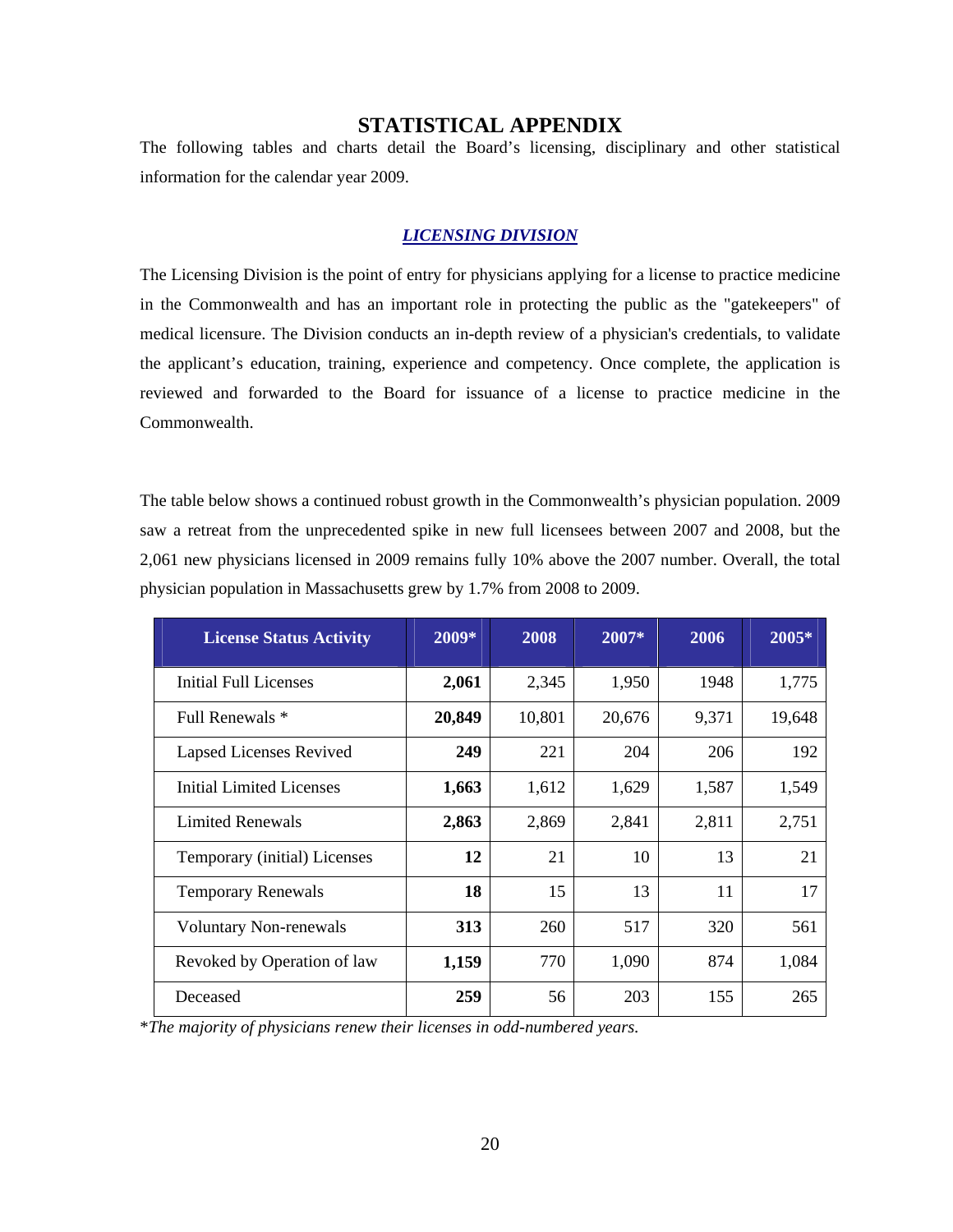| <b>Cases Reviewed by</b><br><b>Licensing Committee</b> | 2009 | 2008 | 2007 | 2006 | 2005 | 2004 |
|--------------------------------------------------------|------|------|------|------|------|------|
| <b>Malpractice Issues</b>                              | 3    | 47   | 30   | 29   | 39   | 28   |
| Competency Issues                                      | 55   | 56   | 63   | 56   | 78   | 88   |
| Legal Issues                                           | 48   | 51   | 43   | 57   | 53   | 46   |
| <b>Medical Issues</b>                                  | 14   | 25   | 31   | 22   | 39   | 42   |
| th<br><b>Limited Renewals</b><br>6                     | 30   | 34   | 28   | 31   | 23   | 33   |
| <b>Lapsed Licenses</b>                                 | 127  | 89   | 81   | 59   | 70   | 73   |
| Miscellaneous Issues                                   | 66   | 36   | 97   | 92   | 181  | 127  |
| <b>Total Cases Reviewed</b>                            | 343  | 338  | 373  | 346  | 483  | 437  |

#### *LICENSING COMMITTEE ACTIVITY*

#### *PERFORMANCE MONITORING AGREEMENTS*

The Board's performance-monitoring program for limited licensees began in 1997 to monitor the clinical performance of a limited licensee who may have had performance issues. A performance monitoring agreement is not a disciplinary action; it is an agreement between the licensee and training program director to provide the Board with periodic evaluations of the licensee's clinical performance. Performance monitoring agreements are discontinued when the licensee's performance is consistently satisfactory.

| <b>Performance Monitoring Agreements</b> | 2009   | 2008   | 2007   | 2006     | 2005 | 2004  |
|------------------------------------------|--------|--------|--------|----------|------|-------|
| Performance monitoring agreements        | 14     |        |        |          | 10   | 10    |
| % Change from previous year              | $+2\%$ | $+51%$ | $-44%$ | $-1.0\%$ | 0%   | - 10% |

#### *LICENSING DIVISION SURVEY*

As an ongoing initiative to improve customer services, the Licensing Division surveys newly licensed physicians to identify opportunities for improvement and to expedite the licensing process within the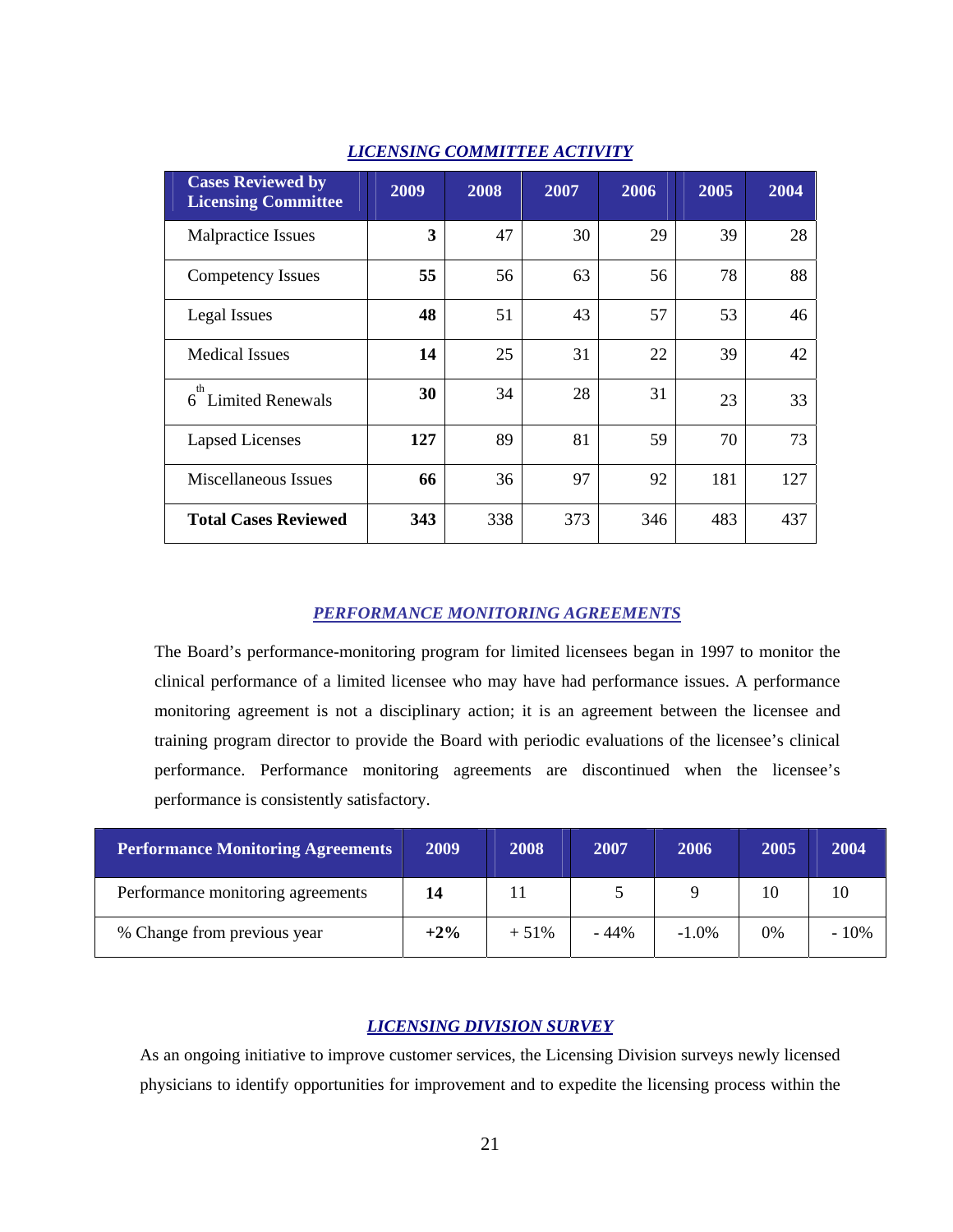scope of the Board's regulations. Survey responses are tabulated using the Likert Scale from 1–5, with 1 rated as "poor," 2-3 rated as "average" and 4-5 rated in the "excellent" range. In 2009, the Licensing Division mailed approximately 2,061 surveys and received responses from 704 newly licensed physicians. The overall survey score for 2009 was 4.72% which is the highest score for the past five years.

| <b>Survey Questions</b>                                                               | 2009<br><b>Responses</b><br>$(N=704)$ | 2008<br><b>Responses</b><br>$(n=816)$ | 2007<br><b>Responses</b><br>$(n=594)$ | 2006<br><b>Responses</b><br>$(n=467)$ | 2005<br><b>Responses</b><br>$(n=350)$ |
|---------------------------------------------------------------------------------------|---------------------------------------|---------------------------------------|---------------------------------------|---------------------------------------|---------------------------------------|
| 1. Was the Licensing staff courteous?                                                 | 4.46                                  | 4.25                                  | 4.18                                  | 4.33                                  | 4.40                                  |
| 2. Was the staff knowledgeable?                                                       | 4.88                                  | 4.40                                  | 4.18                                  | 4.11                                  | 4.28                                  |
| 3. Did the staff provide you with the<br>correct information?                         | 4.68                                  | 4.28                                  | 4.12                                  | 4.17                                  | 3.92                                  |
| 4. Did the staff direct you to the<br>appropriate person to answer your<br>questions? | 4.84                                  | 3.87                                  | 4.14                                  | 4.17                                  | 4.29                                  |
| <b>Overall average score</b>                                                          | 4.72                                  | 4.20                                  | 4.16                                  | 4.20                                  | 4.22                                  |

### *ACUPUNCTURE COMMITTEE ACTIVITY*

*Licensing* 

| <b>License Type</b>           | 2009         | 2008           | 2007 | 2006 | 2005           |
|-------------------------------|--------------|----------------|------|------|----------------|
| Active Acupuncturists         | 991          | 946            |      |      |                |
| Initial Licenses Issued       | 49           | 75             | 50   | 65   | 84             |
| Renewals                      | 411          | 504            | 374  | 482  | 348            |
| <b>Full Inactive Licenses</b> | 92           | 92             | 63   | 78   | 57             |
| <b>Lapsed Licenses</b>        | 10           | 1              |      | 55   | 51             |
| Temporary (initial) Licenses  | $\mathbf{0}$ | $\overline{0}$ | 2    |      | 2              |
| <b>Voluntary Non-renewals</b> | 32           | 6              |      | 5    | $\overline{2}$ |
| Expired                       | $\bf{0}$     |                | 0    |      |                |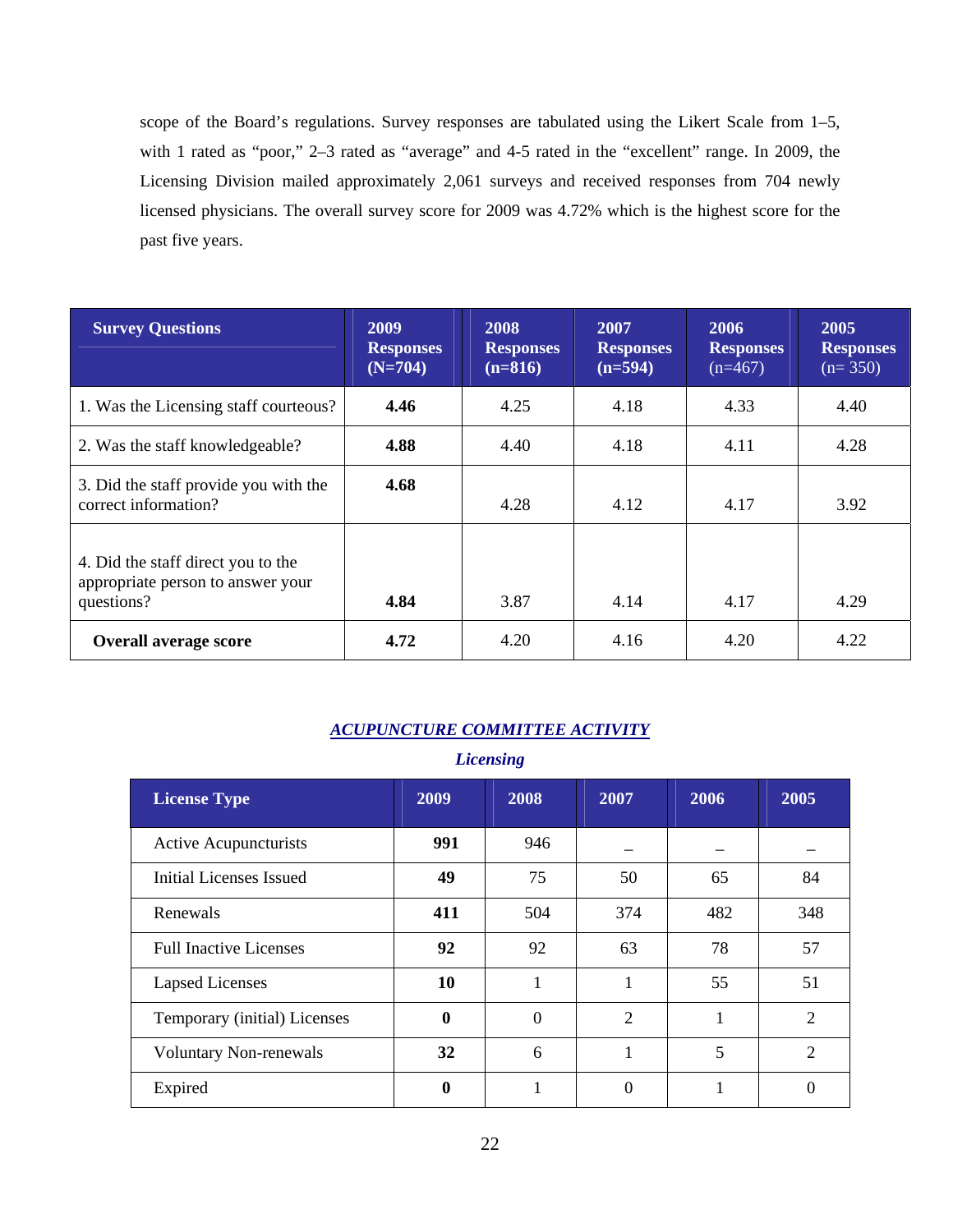| <b>Legal Issues</b>     | 2009 | 2008           | 2007                        | 2006 | 2005 |
|-------------------------|------|----------------|-----------------------------|------|------|
| Denial of License       | v    | $\Omega$       |                             |      |      |
| Disciplinary Actions    | 0    |                |                             |      |      |
| Letter of Advice        | o    |                |                             |      |      |
| Letter of Concern       |      | $\Omega$       | $\overline{c}$              |      |      |
| Letter of Warning       |      |                | 0                           |      |      |
| Closed/No Action        |      | $\overline{2}$ | $\mathcal{D}_{\mathcal{L}}$ |      |      |
| <b>Total Complaints</b> | 0    |                | 5                           | 3    |      |

#### *Acupuncture Committee Disciplinary Actions*

#### *ENFORCEMENT DIVISION ACTIVITY*

The Enforcement Division is mandated by statute to investigate complaints and litigate adjudicatory matters involving physicians and acupuncturists. It strives to pursue complaints efficiently and fairly as it assists the Board in executing its public protection mandate.

Complaints of all types filed with the Board have dropped considerably from a high in 2007. This has contributed to a decrease in the number of disciplinary actions by the Board, as can be seen in the Adjudicatory statistics below.

| <b>COMPLAINTS</b>   | 2009 | 2008 | 2007 | 2006 | 2005 |
|---------------------|------|------|------|------|------|
| <b>Docketed</b>     | 491  | 554  | 758  | 650  | 661  |
| <b>Closed</b>       | 511  | 678  | 715  | 678  | 562  |
| Pending as of 12/31 | 386  | 383  | 522  | 479  | 507  |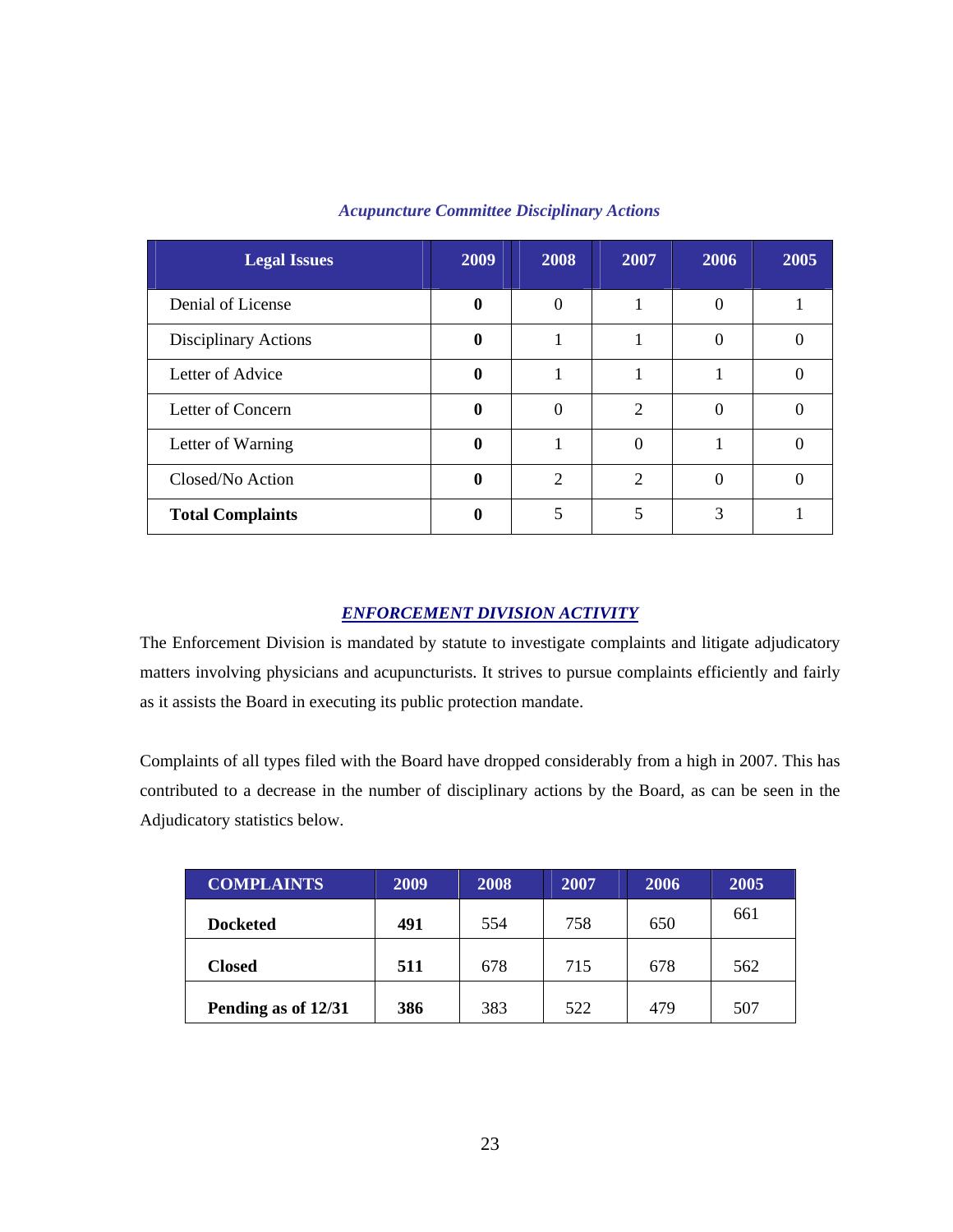### *LEGAL DIVISION ADJUDICATORY ACTIVITY*

The Division of Law and Policy maintains the Board's adjudicatory case files, schedules cases to be heard by the Board, prepares its Final Decisions and Orders, and tracks its disciplinary numbers. The tables below

| <b>Type of Action</b>                      | 2009 | 2008 | 2007 | 2006 | 2005 |
|--------------------------------------------|------|------|------|------|------|
|                                            |      |      |      |      |      |
| <b>Consent Order</b>                       | 17   | 31   | 31   | 41   | 30   |
| Final Decision & Order (FD&O)              | 8    | 14   | 12   | 12   | 17   |
| <b>Summary Suspension</b>                  |      | 2    |      |      |      |
| Resignation                                | 6    |      | 14   | 10   |      |
| <b>Voluntary Agreement Not To Practice</b> | 14   | റ    | 10   | 13   |      |
| <b>Assurance of Discontinuance</b>         | 0    |      |      | ി    |      |
| <b>TOTAL</b>                               | 46   | 55   | 72   | 79   |      |

| <b>Discipline by Type of Sanction</b> | 2009             | 2008           | 2007                        | 2006                  | 2005                        |
|---------------------------------------|------------------|----------------|-----------------------------|-----------------------|-----------------------------|
| Admonishment                          | 0                | 1              |                             | $\mathcal{D}_{\cdot}$ | $\mathcal{D}_{\mathcal{L}}$ |
| Continuing Med. Educ. Requirement     | $\overline{2}$   | $\overline{2}$ | $\mathcal{D}_{\mathcal{L}}$ | 4                     | 3                           |
| <b>Community Service</b>              | $\bf{0}$         | $\Omega$       | $\Omega$                    | $\Omega$              | $\overline{2}$              |
| Costs                                 | $\bf{0}$         | 0              | $\theta$                    | 0                     |                             |
| <b>Educational Service</b>            | $\boldsymbol{0}$ | 0              | $\Omega$                    | 0                     |                             |
| Fine                                  | 7                | 3              | 8                           | 15                    | 12                          |
| Monitoring                            | $\bf{0}$         | $\theta$       | $\Omega$                    | $\Omega$              | 4                           |
| <b>Practice Restrictions</b>          | 3                | 1              | 0                           | 3                     | 16                          |
| Probation                             | 7                | 11             | 9                           | 17                    | 10                          |
| Reprimand                             | 14               | 3              | 15                          | 24                    | 14                          |
| Resignation                           | 6                | 5              | 14                          | 10                    | 8                           |
| Revocation                            | 4                | 10             | 12                          | 9                     | 10                          |
| <b>Summary Suspension</b>             | 1                | $\mathfrak{D}$ | $\overline{A}$              |                       | 5                           |
| Suspension                            | 4                | 18             | 15                          | 31                    | 12                          |
| <b>Stayed Suspension</b>              | 6                | 10             | 10                          | 16                    | 5                           |
| <b>TOTAL PHYSICIANS</b>               |                  |                |                             |                       |                             |
| <b>DISCIPLINED</b>                    | 32               | 53             | 67                          | 76                    | 69                          |

In many instances disciplinary cases are resolved by the Board and the physician entering into a Consent Order in which facts and sanction are agreed upon. When a Consent Order cannot be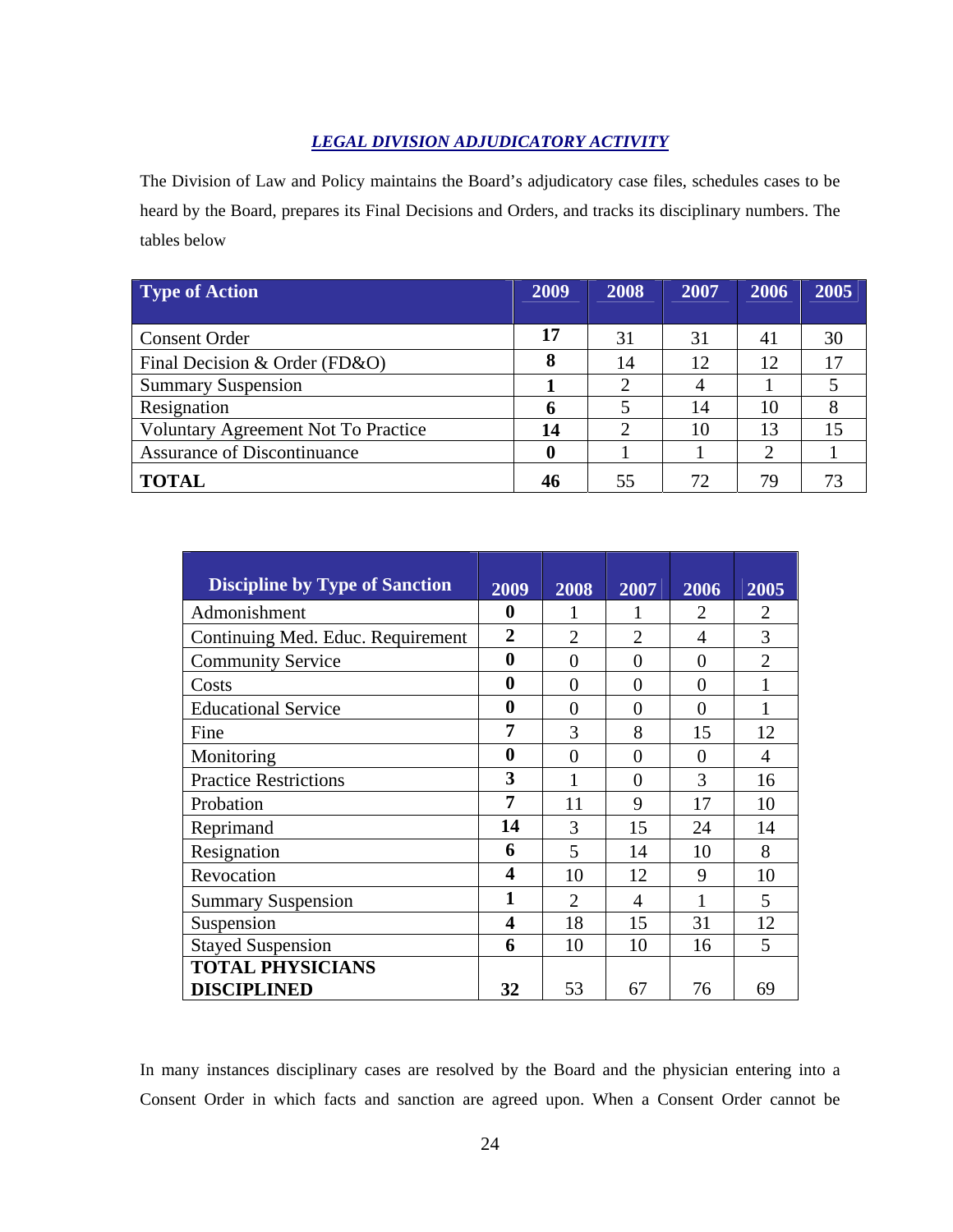achieved, a case is referred by law to the Division of Administrative Law Appeals where an Administrative Magistrate conducts an evidentiary hearing, determines the facts, and refers the case back to the Board for further action.

|                                              | 2009          | 2008 | 2007 | 2006 | 2005 |
|----------------------------------------------|---------------|------|------|------|------|
| <b>Cases Referred to DALA</b>                | 15            | 24   | 28   | 16   | 29   |
| <b>Cases Pending at DALA on 12/31</b>        | 34            | 40   | 31   | 39   | 27   |
| <b>Cases Dismissed</b>                       |               |      |      |      |      |
| <b>Statements of Allegations Issued</b>      | 34            | 54   | 59   | 57   | 58   |
| <b>Probation Violations/Other Violations</b> | $\mathcal{D}$ |      |      | 2    |      |

#### *Statutorily Mandated Reports to the Board*

The Data Repository Unit (DRU) receives and processes statutory reports concerning physicians licensed in Massachusetts. Mandated reporters include physicians, other health care providers, health care facilities, malpractice insurers, professional medical associations, government agencies involved in the provision or oversight of health care and civil and criminal courts.

DRU staff members work with the Board's Data Repository Committee (DRC) to review mandated reports and to determine appropriate resolution, which can include referral to the Board's Enforcement Division for formal investigation. The DRU also provides information regarding Board disciplinary actions to national data collection systems, and it also ensures that appropriate hospital discipline information is accurately posted on Physician Profiles.

| <b>TYPE OF REPORT</b>                      | 2009             | 2008     | 2007  | 2006     | 2005     | 2004     |
|--------------------------------------------|------------------|----------|-------|----------|----------|----------|
| Renewal "yes" answers – malpractice        | 2747             | 1,499    | 3,143 | 919      | 3,173    | 1,146    |
| Court Reports – malpractice                | 1101             | 871      | 818   | 727      | 962      | 995      |
| Court Reports – criminal                   | $\mathbf{0}$     | $\Omega$ | 4     | $\Omega$ |          | $\Omega$ |
| <b>Closed Claim Reports</b>                | 973              | 904      | 867   | 977      | 854      | 981      |
| <b>Initial Disciplinary Action Reports</b> | 93               | 95       | 137   | 155      | 138      | 170      |
| <b>Subsequent Disciplinary Action</b>      |                  |          |       |          |          |          |
| Reports                                    | 73               | 75       | 82    | 115      | 172      | 198      |
| <b>Annual Disciplinary Action Reports</b>  | 851              | 904      | 1,002 | 678      | 602      | 632      |
| Professional Society Disciplinary          |                  |          |       |          |          |          |
| Actions                                    |                  | 3        | 3     | 5        | $\Omega$ | 3        |
| 5d (government agency) Reports             | 245              | 238      | 245   | 116      | 139      | 99       |
| 5f (peer) Reports                          | 50               | 40       | 31    | 57       | 68       | 58       |
| <b>ProMutual Remedial Action Reports</b>   | $\boldsymbol{0}$ | $\Omega$ |       | 4        | 3        | 8        |
| Self Reports (not renewal)                 | 64               | 23       | 5     | 4        | 8        | 12       |
|                                            |                  |          |       |          |          |          |
| <b>TOTAL</b>                               | 6198             | 4,652    | 6,338 | 3,757    | 6,120    | 4,302    |

*Note: Physicians renew their licenses bi-annually; more renew in odd-numbered years.*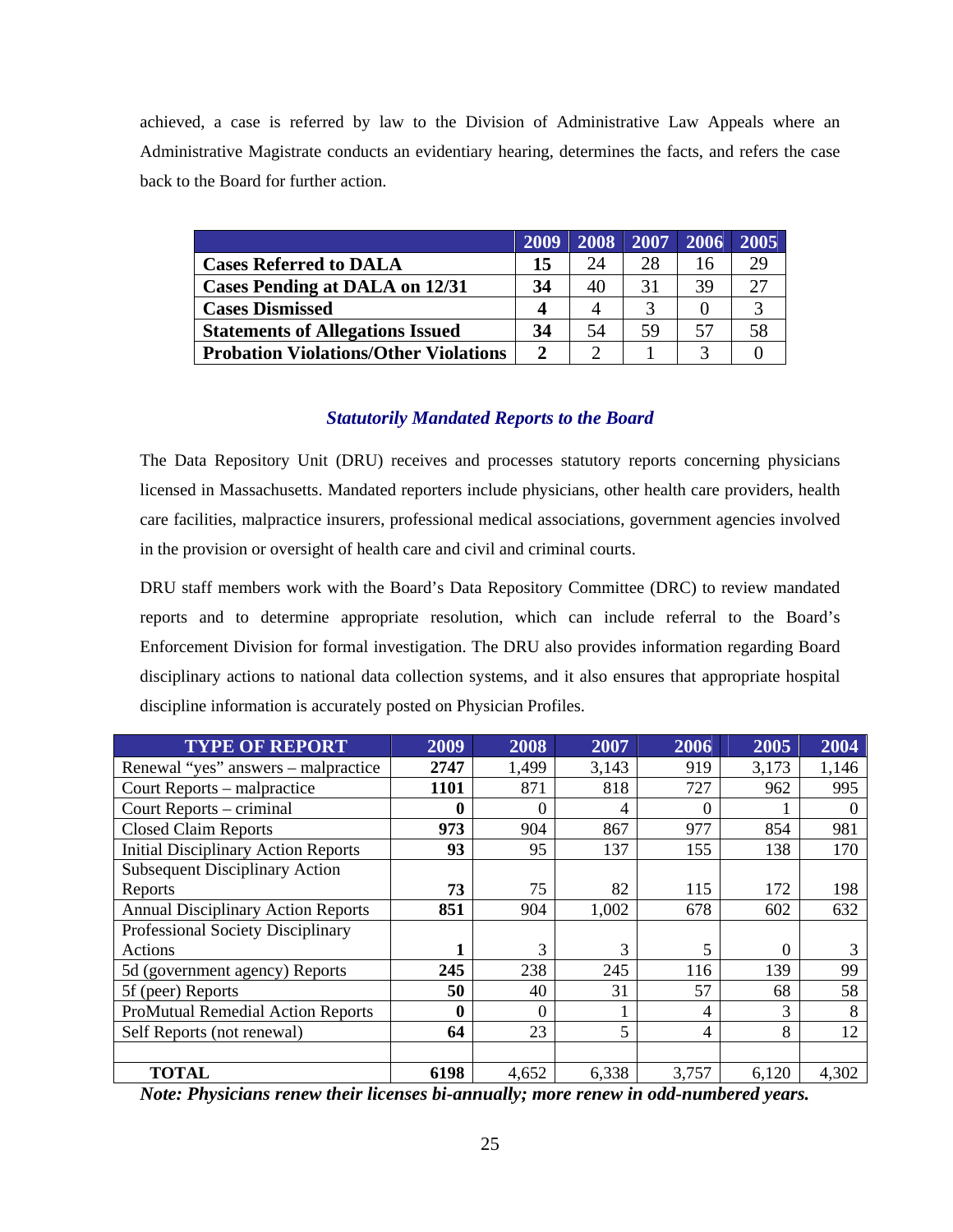#### *Physician Health & Compliance Unit Activity*

The PHC Unit monitors physicians for a variety of health reasons, as well as for clinical competency. PHC Unit staff monitors physician compliance with all Board agreements by ensuring that all required reports are filed in a timely fashion. In addition, reports of violations of Board agreements are acted upon immediately. While the Board believes that remediation of any medical condition or impairment is possible, patient safety is paramount. If physicians do not abide by their agreements, the Board will act accordingly.

The PHC Unit reviews license applications referred to it by the Licensing Division; follows up on any reports of impairment, including reports from Physician Health Services of the Massachusetts Medical Society; and presents cases to the Licensing and Complaint Committees, as well as the Board.

| <b>Type of Physician Monitoring</b> | 2009                    | 2008 | 2007 |
|-------------------------------------|-------------------------|------|------|
| <b>Behavioral Health</b>            | $\overline{\mathbf{4}}$ | 11   | 9    |
| <b>Mental Health</b>                | 15                      | 13   | 14   |
| <b>Substance Use</b>                | 28                      | 29   | 30   |
| <b>Clinical Competence</b>          | 6                       | 13   | 15   |
| <b>Boundary Violations</b>          | 12                      | 16   | 17   |
| <b>Behavioral/Mental Health</b>     | 5                       | 6    | 6    |
| <b>Substance Use/Mental Health</b>  | 8                       | 11   | 11   |
| <b>Other</b>                        | 15                      | 17   | 14   |
| <b>TOTAL</b>                        | 93                      | 116  | 116  |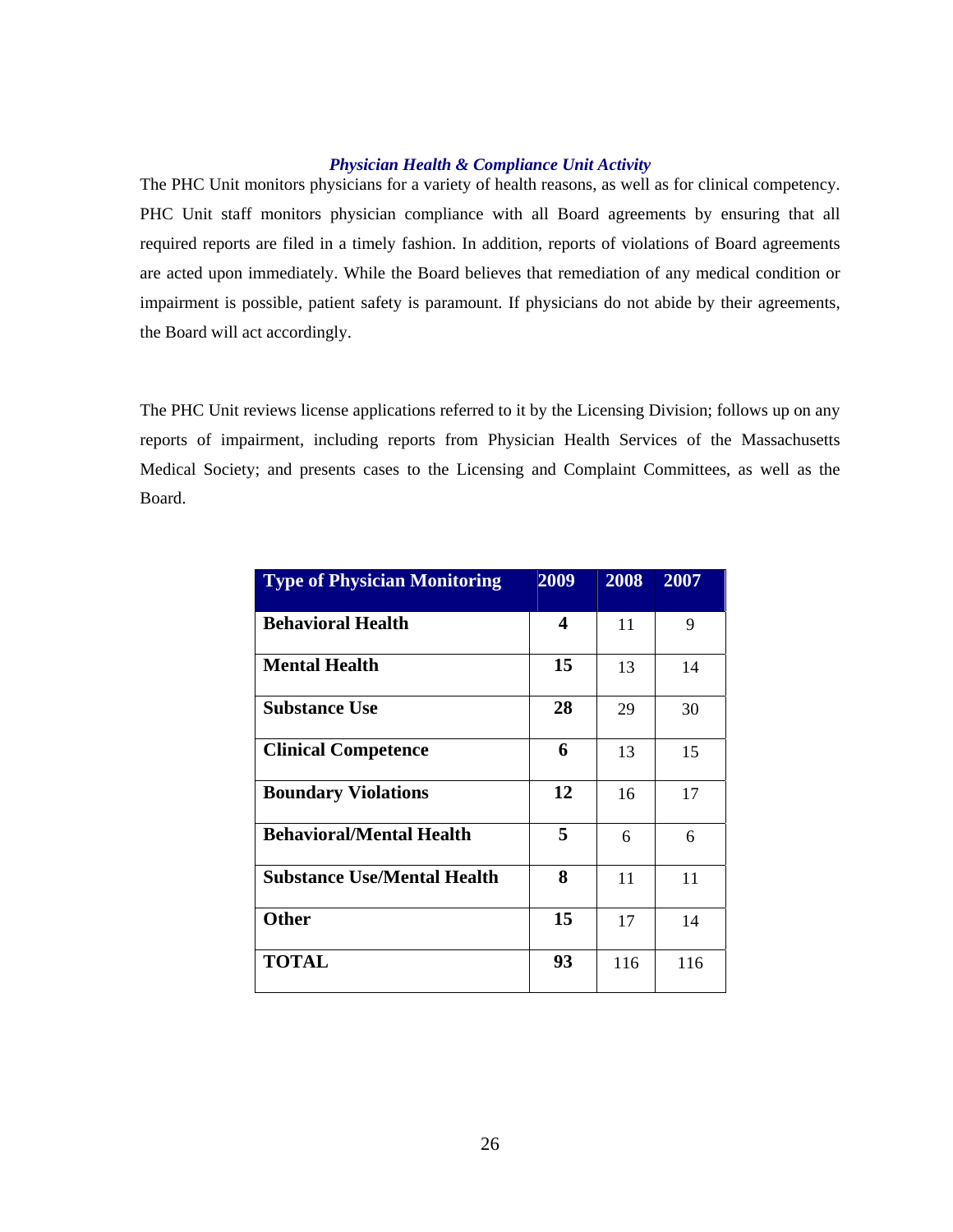| <b>Additional PHC Case Detail</b>                  |      |
|----------------------------------------------------|------|
| <b>ACTION/DISPOSITION</b>                          | 2009 |
| <b>Cases Presented to the Board</b>                | 48   |
| <b>Cases Presented to the Licensing Committee</b>  | 68   |
| <b>Cases Presented to the Complaint Committee</b>  | 22   |
| <b>Renewal Applications Reviewed</b>               | 22   |
| <b>PHS Reports</b>                                 | 40   |
| <b>Physicians Found in Violation of Agreements</b> | 2    |
| <b>Physicians Who Completed Agreements</b>         | 17   |

## *PATIENT CARE ASSESSMENT DIVISION ACTIVITY*

*Hospital Safety and Quality Reports to Board* 

| Year | <b>Maternal Death</b><br>(Type I) | <b>Ambulatory Procedure</b><br><b>Death</b><br>(Type 2) | Wrong-site<br><b>Procedure</b><br>(Type 3) | <b>Unexpected</b><br>Death/Disabili<br>ty<br>(Type 4) | <b>Total</b> |
|------|-----------------------------------|---------------------------------------------------------|--------------------------------------------|-------------------------------------------------------|--------------|
| 2004 | 6                                 | 14                                                      | 24                                         | 590                                                   | 634          |
| 2005 | 10                                | 21                                                      | 31                                         | 744                                                   | 806          |
| 2006 | 5                                 | 17                                                      | 27                                         | 733                                                   | 782          |
| 2007 | 8                                 | 14                                                      | 40                                         | 764                                                   | 826          |
| 2008 | 5                                 | 17                                                      | 35                                         | 771                                                   | 828          |
| 2009 |                                   | 9                                                       | 22                                         | 758                                                   | 790          |